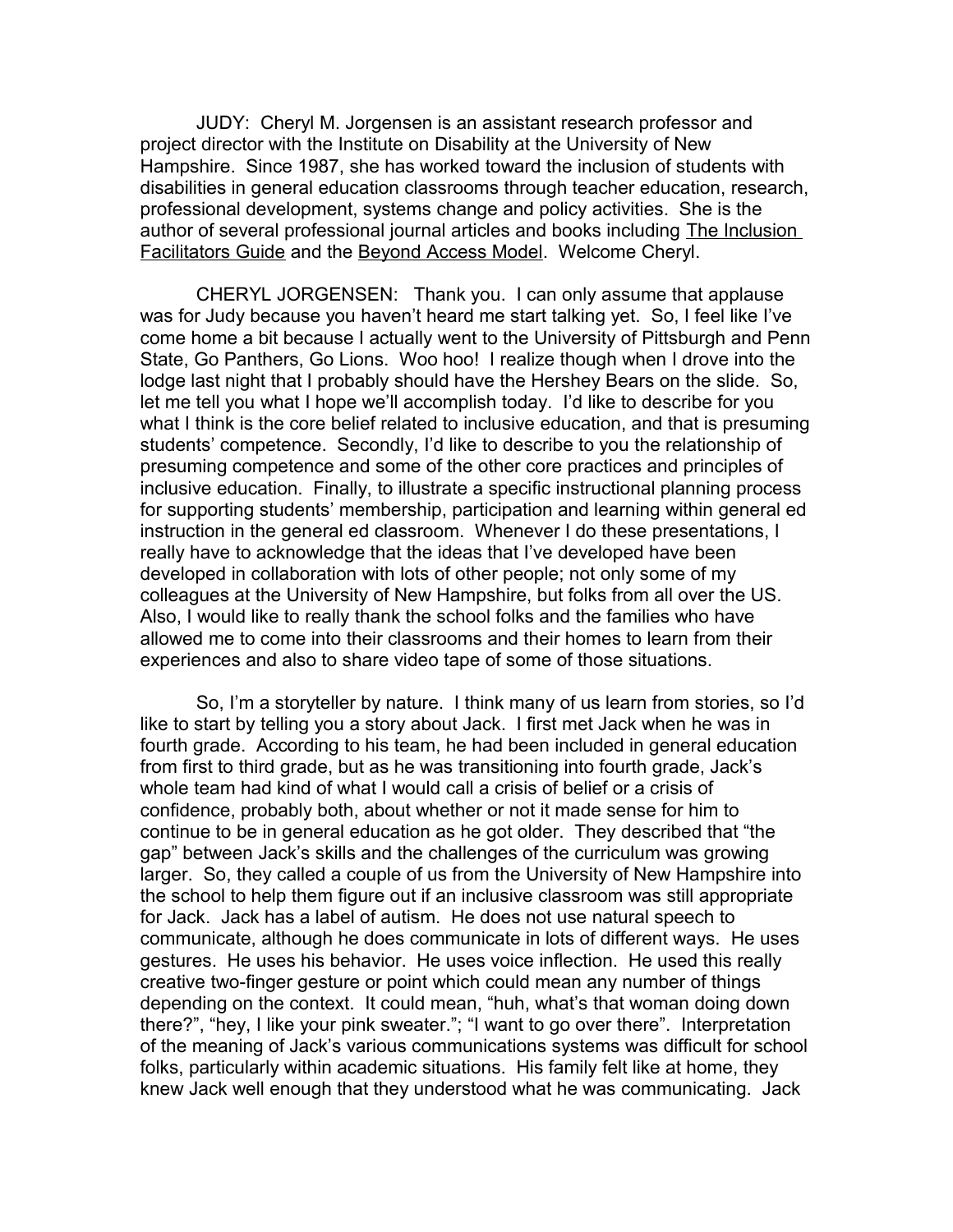also, when we first met him, used a communication device called a Go Talk. A Go Talk has, I'll show you a little picture of it in a second, has spaces for 9 messages on a particular display and when the screen is touched it speaks out that message. Jack's a really active kid, very active family with lots of kids running around. He spent a lot of time in the community, so Jack was wellincluded in his family even though there were some challenges going on at school.

When I first met with the team and sat down around the table and said, so tell me about this kid. Almost every person on the team felt like one of the most important things to share with me besides the fact that he had a label of autism was that he was functioning at a 2-year level. Anybody ever heard that about a kid sitting around at a meeting? Yeah. So, in their minds this, functioning at a 2 year-old level and the fact that he was 9 and in fourth grade presented sort of a dissonance to them. It didn't jive that this 2-year-old kid should be in fourth grade. This was his communication device, so he was able sort of at any one time to say things like "hi", "goodbye", "I'm mad", "I'm hungry", "help", "more", "yes", "no", and "bathroom". Some people call that the nasty 9. When I went into Jack's classroom to observe, here's what I saw. The left hand photo is sort of the standing back picture of the classroom. So, over on the left-hand side of the photo there is a teacher with a gray sweatshirt on – it must have been dress down day, and she has a piece of paper in her hand. You can see the other kids sitting kind of two desks together and rows of those pairs of desks. Then, still in that left hand picture up in the upper right hand corner, that's Jack with a paraprofessional. The photo on the right hand side of the slide gives a close-up of that. As I followed them, meaning pretty much Jack and his paraprofessional throughout the day, this is what I saw in pretty much every classroom. There were the kids and the teacher and the classroom and then, over here somewhere else, was Jack and the paraprofessional. Sometimes he would come back into the group for certain activities, but he was receiving 90% of his instruction from the Para educator at a back table, side table or the computer.

I am going to show you a couple of video clips that really depict the situation as it existed when I first walked into Jack's classroom. As you're watching these short clips, just be thinking about what are you seeing? What's wrong with this picture? I am going to ask for some audience participation. Based on what you see, is there anything you would do to make Jack a more active member and participant in the situation? We're not going to do the think, pair, share thing. I'm just going to call on people from the audience. I have to pop out of power point here for a minute, so hopefully this will start at the beginning.

VIDEO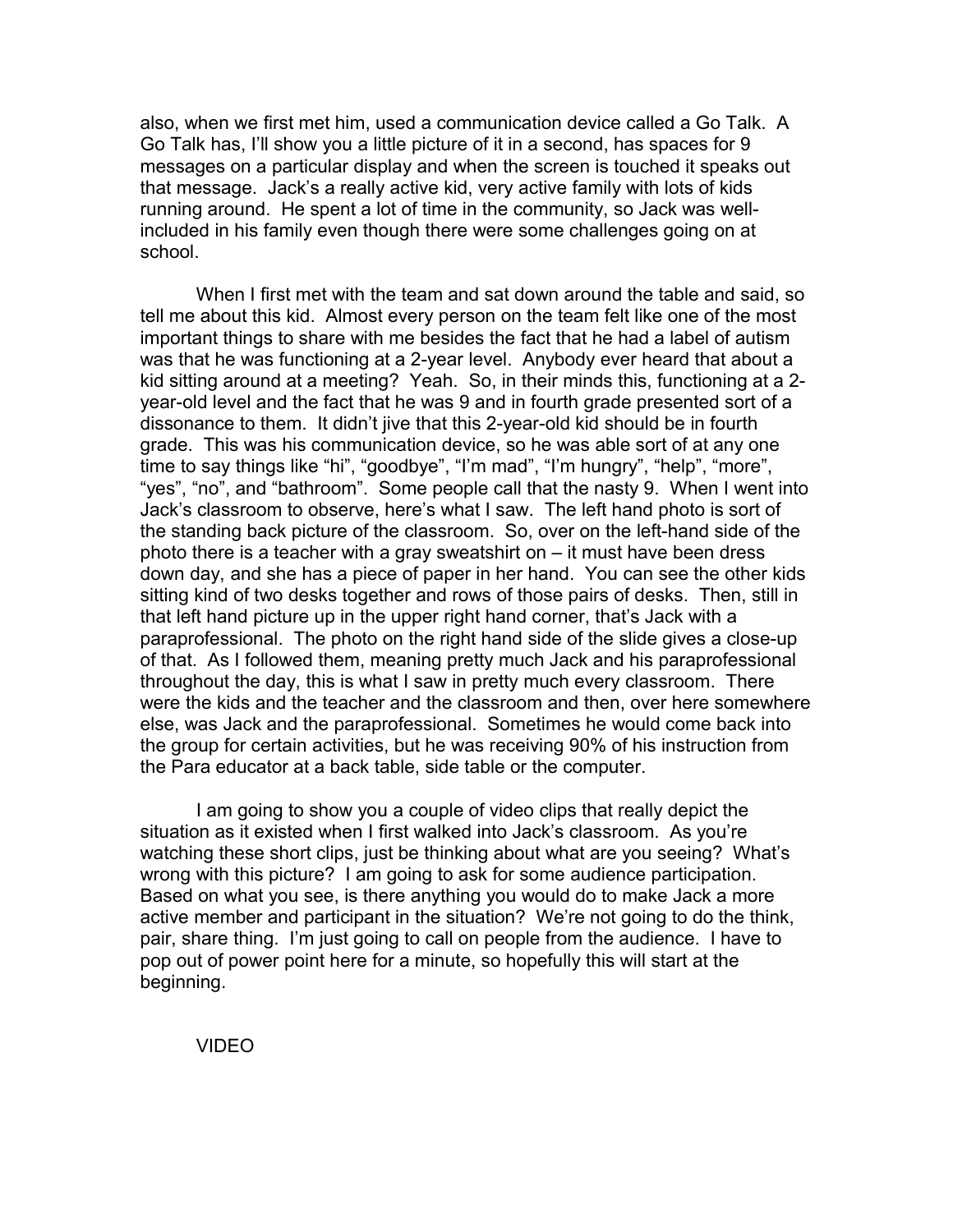CHERYL JORGENSEN: What did you see? Yes.

AUDIENCE MEMBER: She's doing everything for him.

CHERYL JORGENSEN: She's doing everything for him. What else?

AUDIENCE MEMBER: He's isolated.

CHERYL JORGENSEN: He's isolated. How could you tell?

# AUDIENCE MEMBER: INAUDIBLE

CHERYL JORGENSEN: Duh. Yeah, cuz you can hear stuff going on in the background, so there are a bunch of kids in the classroom somewhere outside of the frame of the video, and there's Jack and the paraprofessional. What else did you see? Yes.

# AUDIENCE MEMBER: Inaudible

CHERYL JORGENSEN: There wasn't a lot of reciprical back-and-forth language or conversation between the paraeducator and Jack. She wasn't saying very much to him. She certainly handed him something, said "go take this somewhere", and what did you see after he took the packet and started walking over towards the other side of the classroom? Somebody wanna raise your hand? Yeah.

# AUDIENCE MEMBER: INAUDIBLE

CHERYL JORGENSEN: Okay. Yes. That's right. Did other people notice that as well? That, she gave him a direction, he started to do what he thought he was supposed to do, she said, no not there, go sit at your desk, and then what did he do? He hit his head. Right. So, there was some miscommunication there and when there's a miscommunication some kids with a label of autism are confused about what's expected of them, what will happen is what you saw there. He not only stopped, turned around, looked quizzically, hit himself on the head. Absolutely. Let me show you the next clip before I ask you what you would do to make these situations better.

This second clip is also a video that I took on one of the very first days that I observed Jack in fourth grade. Again, same questions. What do you see? And then I'll open it up. Given what you saw during the sort of coming into the classroom routine in the morning and this next little routine, what are some ideas that you would have for making his membership and participation more authentic?

# VIDEO **12:33**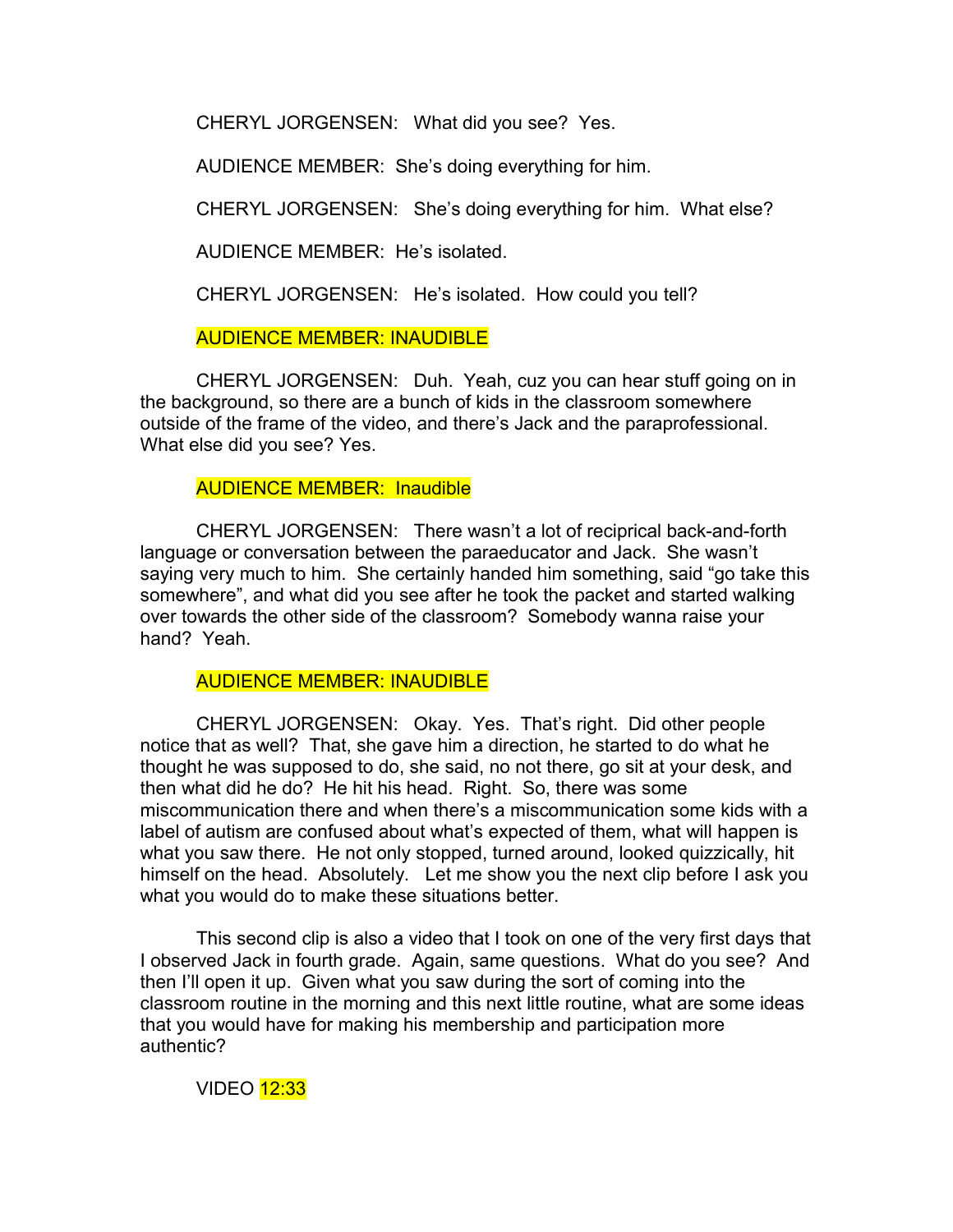CHERYL JORGENSEN: What did you notice?

AUDIENCE MEMBER: It's like he's invisible in the class.

CHERYL JORGENSEN: It's like he's invisible in the class. Somebody said he's not included. What else? Yes.

### AUDIENCE MEMBER: INAUDIBLE

CHERYL JORGENSEN: Yeah, the classroom teacher doesn't appear to be working with him. I'm sure you noticed she made two passes in front of Jack's desk. The first was to handout a paper and the second was with a calendar because I think it was actually a math activity. When she made the first pass back, she handed the paper out to the kid next to him and then she kind of fiddled her fingers on his desk and went on. What was she thinking when she kind of twiddled her fing—to herself when she was passing his desk?

AUDIENCE MEMBER: I'm giving Jack some attention.

CHERYL JORGENSEN: Oh, I'm giving him some attention. What else might she be thinking?

AUDIENCE MEMBER: He can't do it.

CHERYL JORGENSEN: He can't do it. She's thinking, oh my God, oh my God, oh my God. It's like, okay, here's the disclaimer or the apology to Dottie, who is the paraprofessional and to Leslie, who is the teacher. Imagine if somebody from the local university came into your classroom with a video camera, you don't feel prepared to have this kid. You've said, yes, you've said I'm more than happy to have this kid, but you don't know what you're supposed to do. You don't know. They were so generous to let us to do that video tape and now to show it all over the United States when we go to workshops. I show these videotapes not to harshly criticize this team because they were just told, well, you'll include him and the way you include him is he'll come into the classroom, he'll have all of his curriculum materials that actually were prepared by a behavior consultant to the district because he was getting some discreet trial instruction. What they were told inclusion was is that he's physically in the classroom but not necessarily part of the instruction. So, no wonder they are thinking oh my gosh, the curriculum is going on and on, Jack still seems to be doing his discreet trial instruction; this just isn't making sense to us. It just isn't making sense. What would you do to change the situation?

AUDIENCE MEMBER: Engage some of his peers.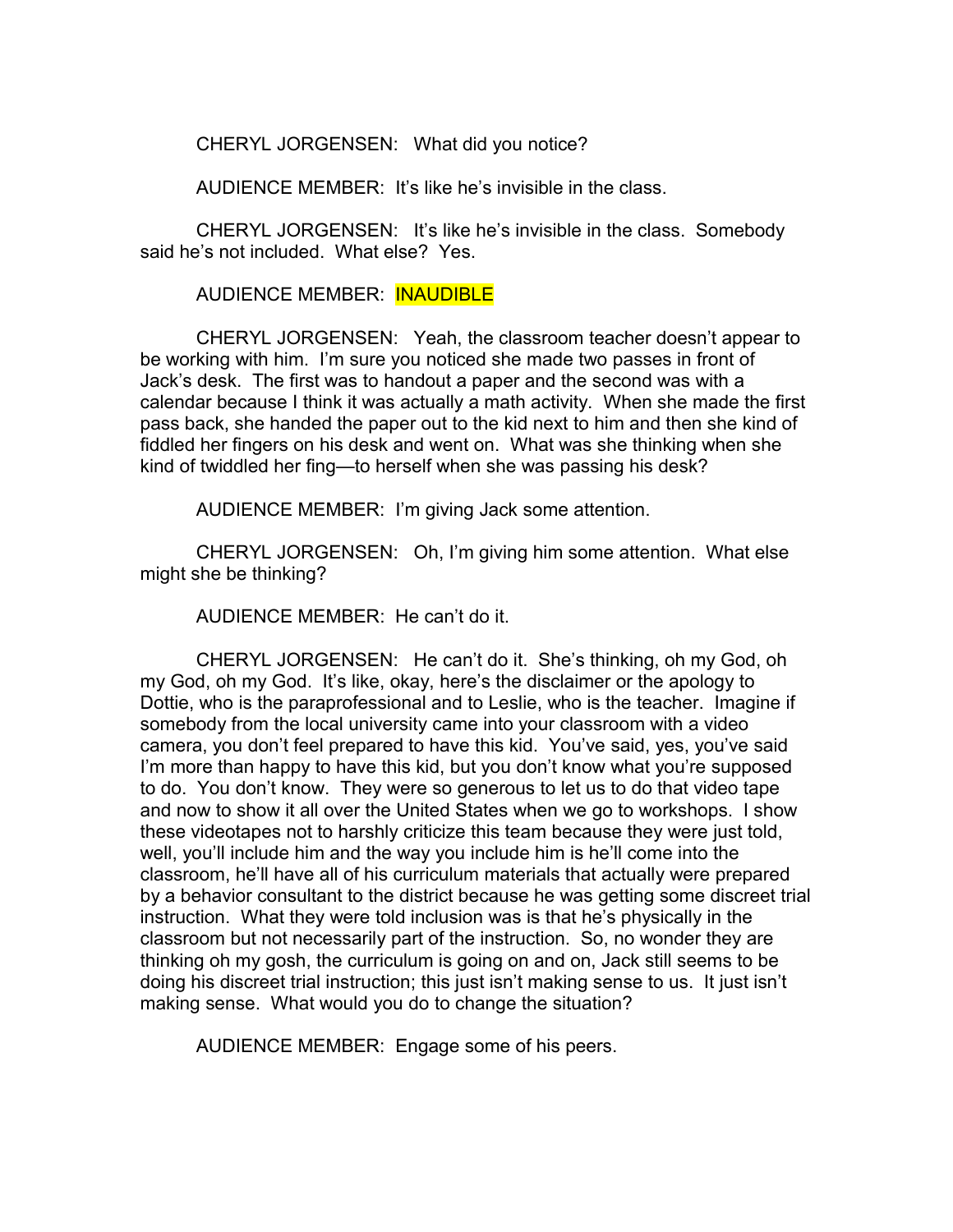CHERYL JORGENSEN: Engage some of his peers. How might you do that?

### AUDIENCE MEMBER: Inaudible

CHERYL JORGENSEN: Yes. The teacher and the paraprofessional need some training. They also need some communication time, the whole team. The team did not have any regular common planning time in this situation. They had sort of gotten together with last year's school team to talk about writing his IEP but then there was no time in the schedule of the classroom teacher, the special ed teacher, the speech path, the OT, or the Para to plan. So, it's sort of no wonder that this is the situation. Another idea for what you would….? Yes.

AUDIENCE MEMBER: 18:30... in his territory so it's not so over stimulating.

CHERYL JORGENSEN: He suggested some reverse inclusion. I'm going to pick on you a little bit and say that inclusion is kind of like being pregnant; either you are or you aren't. So, with apologies to the man in blue, I think the central thread of your idea is good and is that, if there are some times when any kid needs some direct instruction, wouldn't it make sense to have that be a small group of kids so that all the kids can benefit from that direct instruction, kids can have a chance to get to know one another and know their communication methods, but to not call that inclusion. So, what happened after this? What happened is a lot of professional development for Jack's team throughout the whole rest of the fourth grade year, and some very intensive transition planning between the fourth grade team and Jack's fifth-grade team. It was a pre-K to 5 school. So, I'm going to show you what the situation looked like by about the middle of fifth grade. Now, these changes were not overnight. This was a good year of intensive work on the part of the team; professional development and outside coaching. So, take a look at the situation now. Um, we're not going to do the standing groups of three, but I'm going to ask you again to reflect on what you see, how you would sort of judge what's going on.

# VIDEO 20:34

CHERYL JORGENSEN: Alight. Now, what did you see?

AUDIENCE MEMBER: That he played. He is no longer isolated in the corner with the Para. He sort of became part of the class. He is in one of the desk groupings.

CHERYL JORGENSEN: Right. He is with a group of kids and no longer isolated. What else? Yes.

AUDIENCE MEMBER: He is participating in the lesson.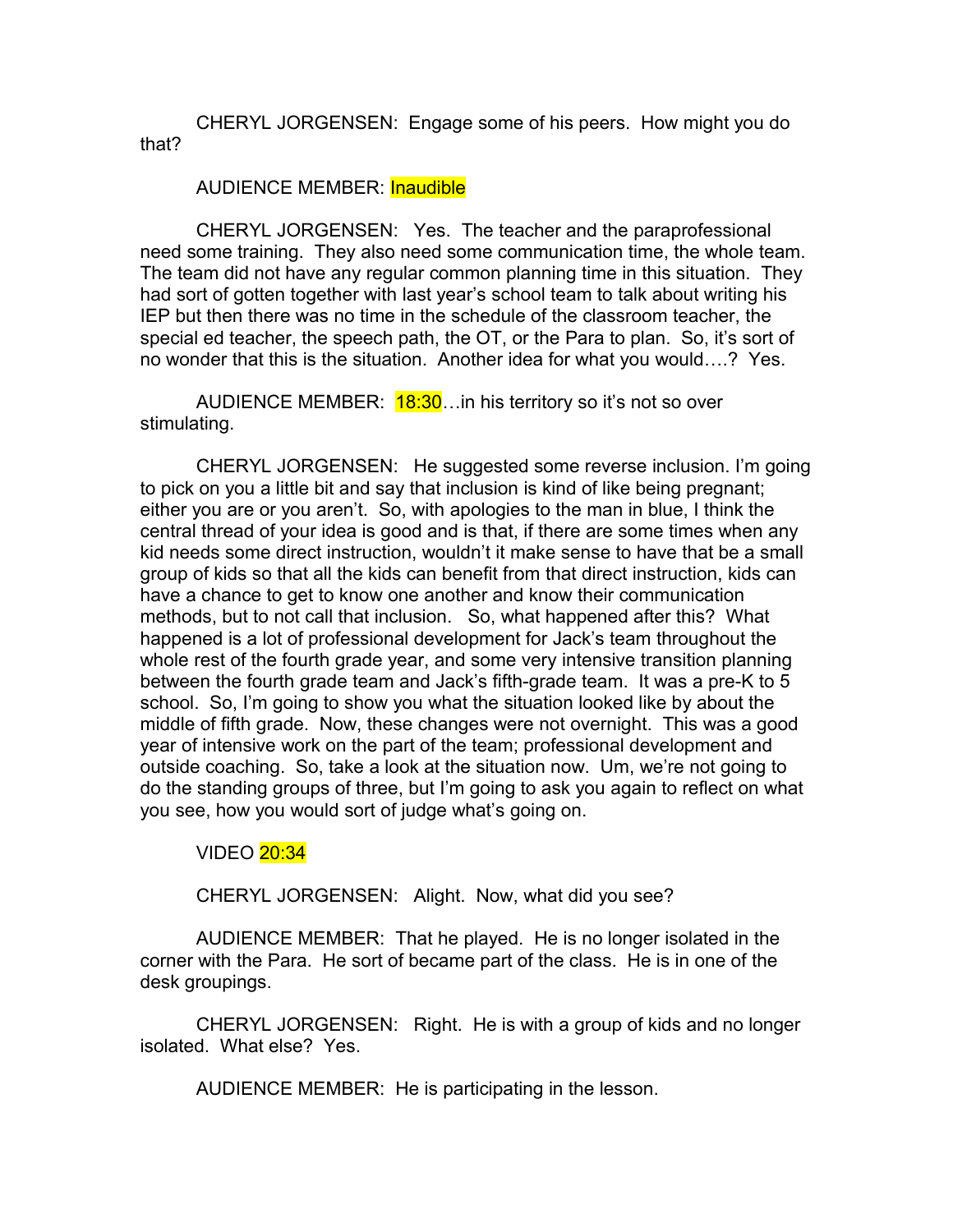CHERYL JORGENSEN: He's participating in the lesson. That's right. Yes.

AUDIENCE MEMBER: Inaudible

CHERYL JORGENSEN: The number of choices just expanded for him exponentially, and the peers were part of that. Yes.

AUDIENCE MEMBER: I have a question. How did the Para get the teacher's attention that he wanted to answer the question?

CHERYL JORGENSEN: She just kind of called out.

AUDIENCE MEMBER: Because, if the AT can talk and she already knows he knows that, can't they program that to answer and he could raise his hand?

CHERYL JORGENSEN: Yes, great suggestion. It was turned down too low. It does have voice output. The teacher couldn't hear it so that's a problem that they should have solved because then he won't need that intermediary, that sort of translator person, he can have his own voice and he doesn't need the Para to say something for him. What did you notice was on his desk? Certainly the communication device, what else?

AUDIENCE MEMBER: Story.

CHERYL JORGENSEN: Yes, the adapted book. He had the adapted materials. Right. I don't think you could see it, but he also had the regular book as well. He has always had with him the regular general ed material, the adapted version of the material, if he needed it, and his communication device. So here's a question, do you think Jack was reading that adapted book? Anybody have an opinion? Yes.

AUDIENCE MEMBER: I think he was.

CHERYL JORGENSEN: What evidence do you have to say that you think he was reading?

AUDIENCE MEMBER: When the teacher asked the question, he pointed to his Para to answer her and she answered for him. So, he was engaged in the story.

CHERYL JORGENSEN: Great. A number of people think that from this, they can conclude that he was reading. What you may or may not have been able to see is that just about every other word in his adapted book is enhanced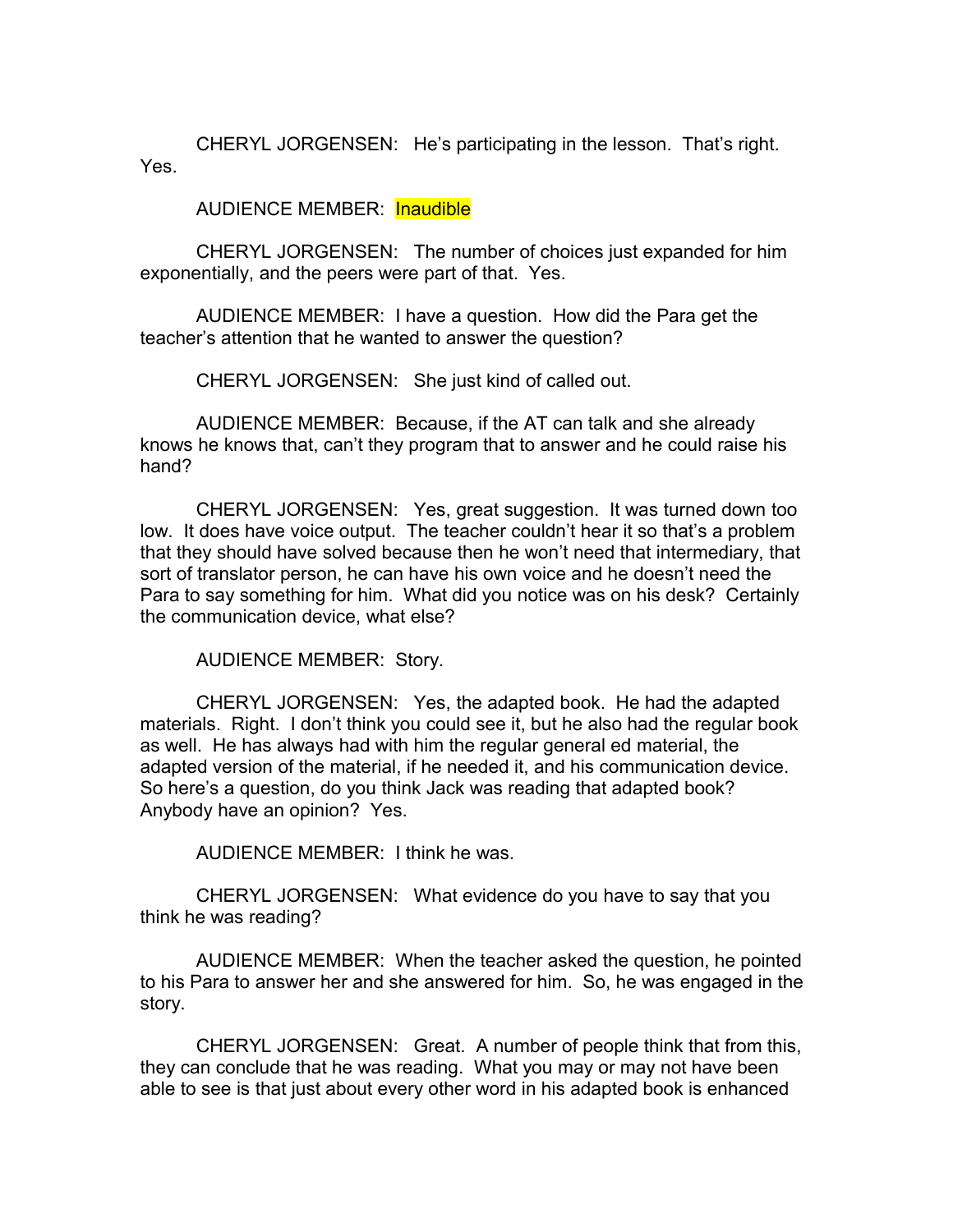with a picture. Okay? So, what we encourage the team to do is to actually not make the conclusion based on this that he is reading, and in fact, not to kind of jump to the evaluation question of is he reading? How well is he reading? Until the team could be absolutely confident that they were providing the supports that he needed for participation. This notion of first comes membership, then comes participation, then when participation is active and well-supported, then we can assess learning is a really important concept that I want you to leave here with today. By fifth grade, Jack was not only in the classroom he was really with the other students. His Paraprofessional, Dottie still had tons of stuff that she needed, but the stuff related to Jack's materials and all his adapted devices and so on, was kept on a table at the back of the room. The team decided that it would make most sense for Jack's seat to be in one of those back rows – with other kids, so Dottie could easily swing around and get the materials she needed. Did you notice in the beginning of the clip, Jack was kind of doing this as Dottie's back was turned and she was getting his materials ready. He is a kid who, in order for him to really be engaged and participate, he needs those materials there all the time. Waiting for those and sort of not knowing what's expected of him does not work for this kid. He needs them right in the moment. Again, he always had the general ed materials and you can see the book sort of under him as well as his device. He had that means to communicate with him all the time.

By the middle of fifth grade, Jack's communication device went from 9 messages available at a time to many many 100's of available messages. We asked Jack's team to demonstrate that they were presuming his competence by giving him a means to communicate about lots of things before he had demonstrated the ability to do that. So, let me give you a bit of a rationale for that. Um, we all know that emergent literacy best practices for little kids, for toddlers, tells us that even before we have any language at all, any spoken language at all, we want to surround them with literacy. Right? We don't talk to them in baby talk, we talk to them using the kind of vocabulary we want them to learn. We fill their lives and their world with print materials so that by the time they get to school, whatever school is, and they begin getting direct instruction they already have a number of those early literacy skills and dispositions. The same principle applies to supporting the communication of students with labels of autism or intellectual disability. We don't wait until they've proven to us that they've mastered those nasty 9 messages before we provide them with a means to communicate about the same things that their typical peers are communicating about.

Jack in fourth grade was really very much a beginning augmented communicator. He was just beginning to use his augmentative communication device in a functional way. We found that even by the end of fourth grade, he still hadn't adopted it or taken it on as his primary means of communication, so we used a strategy that has a pretty strong research base to encourage him to use that device more. The strategy is called SAL (system for augmenting language). How many of you have heard of it? Oh, dear. Okay. Here are it's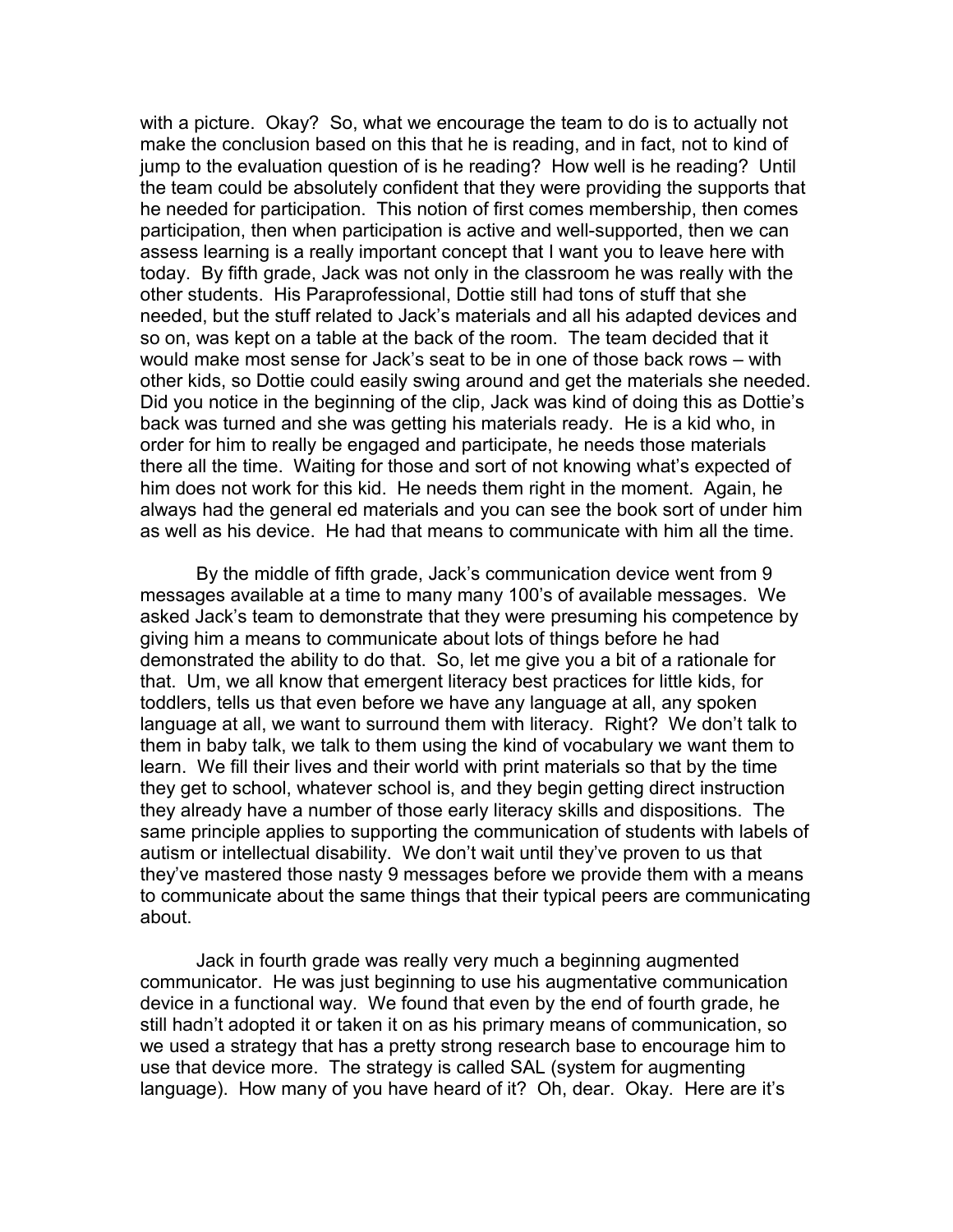basic features. Not only does the student with the disability get an augmentative communication device or some sort of communication board, but duplicates of those communication materials – not the expensive devices but paper copies are distributed to all the kids in the classroom and to the classroom teacher. Periodically during the day when it makes sense, the classroom teacher will at the same time she is vocalizing something, she'll point to the same message on the communication board that she has taped up on the white board or the black board. Occasionally throughout the day when other kids are in a conversation with Jack, they will use a communication board to communicate with him. This is called immersing Jack in a culture of augmentative communication. Another feature of this communication method to enhance initiation and using the device is assuring that the communication device has voice output or generates speech, whichever terminology you want to use. Interesting research shows that there's definitely some benefit to students own emerging communication when they hear what they are trying to say. There is a feedback loop there. Students are encouraged to use their communication device throughout the day but they are not required to. In other words, if Jack can use his two-finger point to say "I want milk" versus "I want juice" we do not discourage that, it's more of a whole communication method, but he's encouraged to use the AAC device throughout the day in natural settings. This teacher used a lot of paired reading activities between any two groups of kids, and Jack was fully a participant in that as well. So, after the other student read aloud, Jack, at the time used the technology he had to read aloud, which really was just using his finger to track and point in the book. His books, his adaptive books were not yet embedded into his augmentative communication system, so it didn't speak for him. We hadn't quite figured out how to integrate his communication device with his literacy needs at that point.

So, lessons learned from the Jack situation. Presume competence. Presume competence to learn the general ed curriculum and to communicate the same things the typical kids are communicating, focus on membership and participation first, and provide supports for the student to learn and communicate about the same academic and social topics as those being learned and communicated about as classmates without disabilities. So, let me pause for just a minute and let me ask you for feedback. Questions?

AUDIENCE MEMBER: I had a question for earlier....36:25.... What was the DTT behavioral specialist input into that whole process, especially before the waiting times like what was their suggestion for the waiting times for him?

CHERYL JORGENSEN: There was, how can I say this, Jack's program shifted from a more behaviorally discreet trial-based program to what I would call inclusive-education based program. The behavior specialist ended up falling off the team and not being part anymore. Um, Jack's behaviors decreased. His competing behaviors decreased as his membership, participation and communication opportunities increased. I'm not saying it was a magic bullet,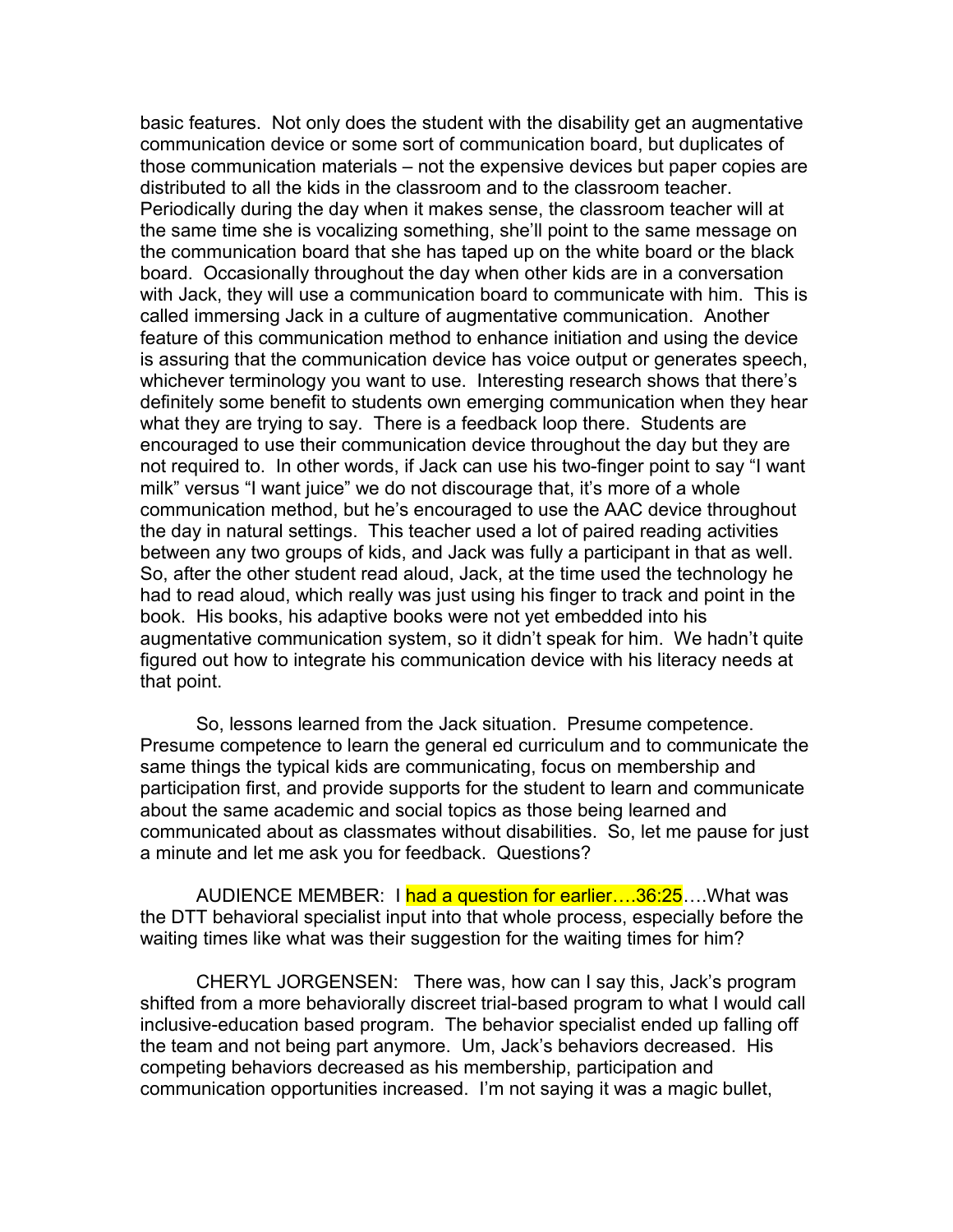there certainly were still some times when he would be stressed. The recommendation about how to manage his anxiety during downtime is to work so that there's no downtime. In other words, the team sort of understood that yeah, they could figure out a way to manage his behavior during downtime, during transitions when he wasn't sure what to do, OR they could work on providing the supports that he would need so that there was no downtime. He wasn't confused about what was next. Lots of visual schedules were used. Not only visual schedules of the whole day, meaning arrival time, calendar, reading, math but also with inactivity visual schedules. So, if the activity is a guided reading activity, there would be a visual schedule that would show what would happen first in guided reading, second, third and what materials he would need. But, the behavior specialist ended up falling off. Yes.

AUDIENCE MEMBER: Was there someone in his school who already had the skills to program the device?

CHERYL JORGENSEN: Um, the speech language pathologist, there was a speech language pathologist on the team and this particular district had set up what they called a tech team, which was an OT, a speech pathologist and who else was on the tech team? I don't know. I'm sorry. I know it was a speech pathologist and an OT who were not doing direct services for kids but they went and supported the IEP teams at all the schools around the district. I would say the augmentative communication specialty was kind of located in the tech team and that building-based speech pathologists needed to learn how to do it. It was new. That in-building speech pathologist, her training was around teaching kids to talk and articulation. Jack's team and his parents really made a decision that the long-term vision for Jack was to be a proficient augmentative communicator, not a person who used natural speech to talk. Once that kind of decision is made, it sends you on a certain path down supporting communication rather than the other path of sort of pull out instruction and trying to get the kid to talk. I understand that's a hard decision for some parents and a hard decision for some educators. I think we need to stop viewing that decision as giving up and rather view it as shifting our attention to a kid really being able to communicate functionally with all kinds of people in all kinds of environments. Okay, let me go on.

So, this presumed competence thing, it's one of those terms that sounds like everybody would say, oh, I presume kids' competence. Well, I'd like to share with you what I mean by presumed competence and sort of a bit of the rationale for it and see if it makes some sense to you. Um, I think that it's the least dangerous assumption to presume that all students are competent to learn ageappropriate general ed curriculum in the general ed classroom. I was on a conference call with some of my national colleagues the other day and I said that, and she said, you mean everybody…every kid? What about this kid? What about these kids? And I said, yeah, I do. I think that it's the least dangerous assumption to presume that all kids are competent to learn and communicate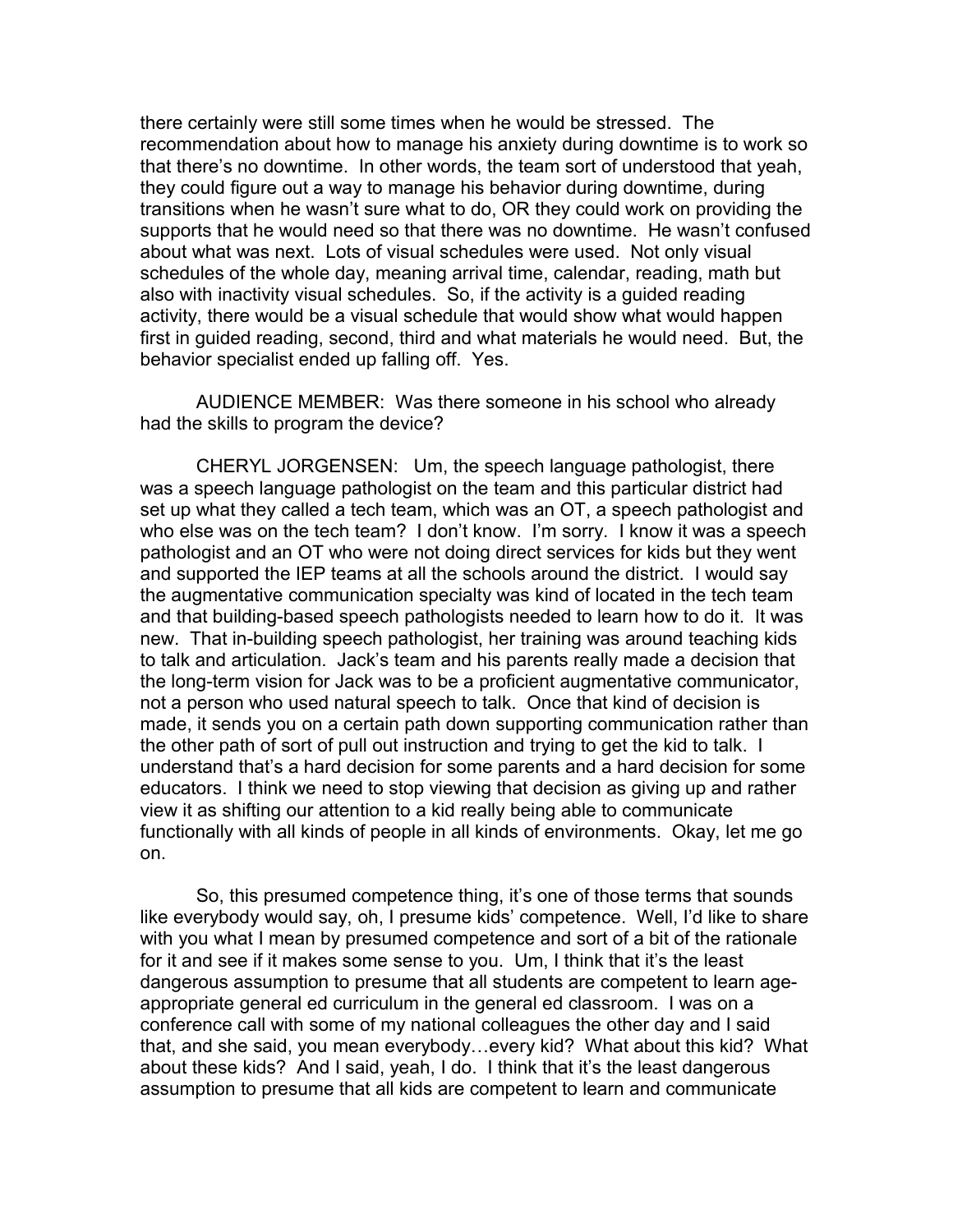about the same stuff that other kids do and here's how I got to that. You all know that a paradigm is a shared world view. It's sort of like what everybody believes how the world works or how everybody believes information or knowledge is organized, and paradigms are really deeply embedded in our culture, in our professions and in our daily activities. Only when there's a really sort of cataclysmic change in thinking do our paradigms shift. Best example, in 1491, what was the paradigm about the shape of the earth? And in 1493... now people were open to thinking that maybe the earth was round, but that was a big, big shift in thinking.

I want to sort of lay out what I think the current paradigm is about kids with severe labels, the influence of that current world view on students' educational programs, and I'm going to suggest that paradigm is based on flawed assumptions and that we really need a new way of thinking about kids with severe labels. With that new way of thinking, it will promote us to do very different things when we think about kids' educational programs. So, I'm not suggesting that you all necessarily believe these things but this is sort of personon-the-street beliefs. I think most people think that you can really measure intelligence. That intelligence is a thing that lives inside somebody; that you can measure it, you can count it, you can number it, you can sort people into smart and not smart groups. And, there is a thing, I think most people believe there is the thing called mental retardation or intellectual disability; whatever terminology you want to use, the old terminology or the new terminology. I think most people think there is such a thing. Many students with significant disabilities, including the majority of students with autism are thought to be mentally retarded. If you look in the research literature or in the DSM-5, you will see the statistic that somewhere between 50 and 70% of kids with autism are mentally retarded. There is actually a literature that refutes that statistic and if anyone is interested it that I can pass it along to the conference organizers.

I think another element of the prevailing way that we think about kids with severe disabilities is that if you have this label of mental retardation, you're thought not to be able to learn much of what we consider the general ed curriculum, nor benefit much from being in the full compliment of general ed classes – particularly as those classes get more difficult as kids get older. I think the prevailing notion is, if we meet a kid or we're faced with a kid about whom we're not sure how smart they are...if they don't talk, if they don't walk, if they look kind of retarded, then I think the assumption is that they are. I think the assumption for the kids with the most significant disabilities is that they have this thing called mental retardation. This paradigm influences every single thing that we do. It influences state policy, federal policy, how IEPs are written, how present levels of performance are written, the coding or the identification process. And one of the areas that it exerts its most influence is that many students with a label of intellectual disability or autism often lack any formal means of communication. Even if they have a means of communication, it probably doesn't have much academic or age-appropriate social vocabulary on it.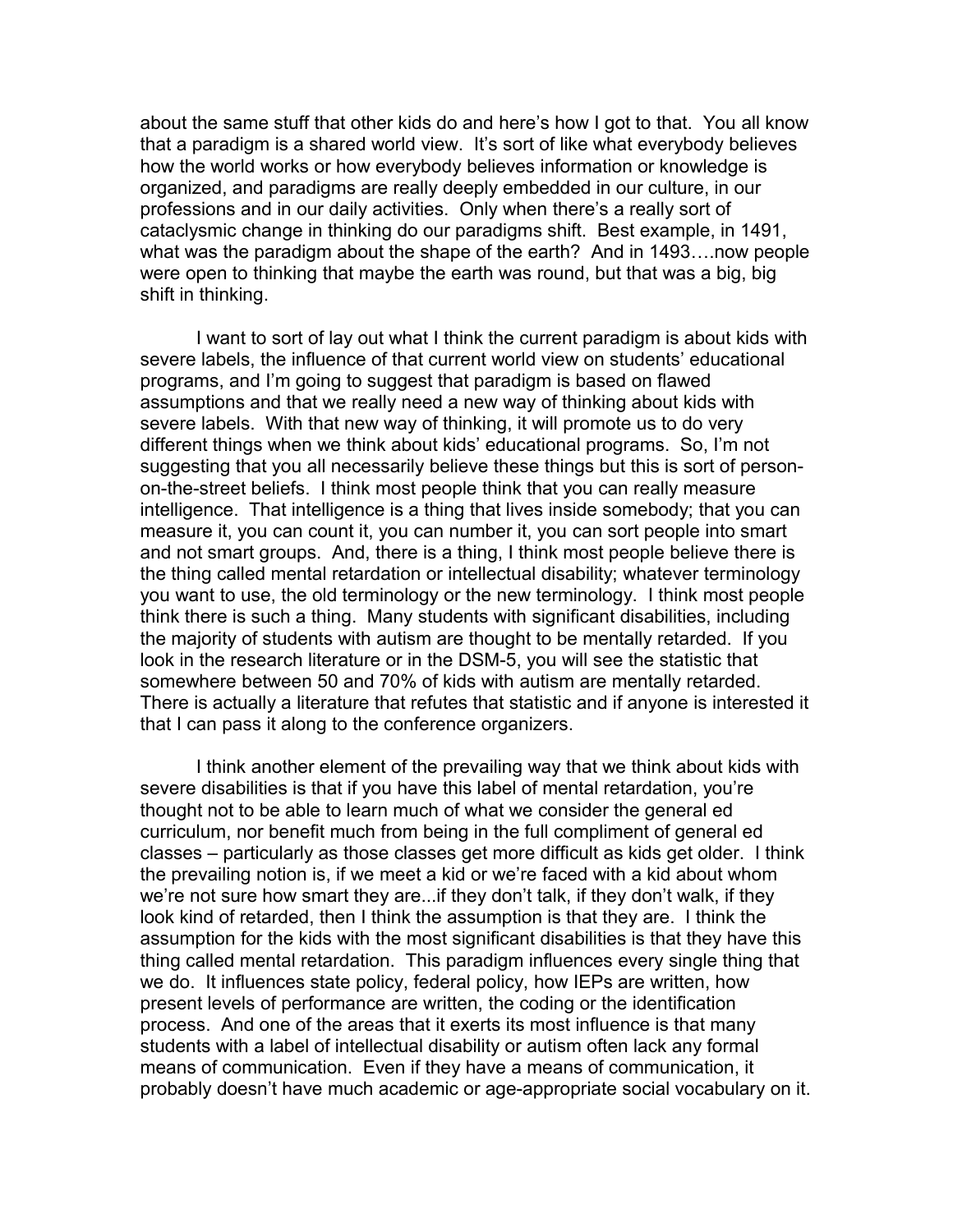Most students in the United States with a label of mental retardation are educated outside the general ed classroom for the majority of their day, and they are taught a life skills curriculum. Even kids who are spending some time in general education, most people would say that most of that time is for social reasons. The sort of final influence of this prevailing paradigm is that the vision for students' futures may be limited. I have a graduate student who says that every time she sits down at a transition meeting for a student with a severe label, somebody recommends that their future career be one of the 4 F's. Do you know what the 4 F's are? Flowers, folding, filth and food.

So, here's the proposition to you. As long as we believe in this thing called mental retardation, it's going to lead to inappropriately low expectations for kids. These low expectations can actually promote segregated educational placements and educational programs that do not have a rich focus on literacy and academic content learning, and that those programs tend to have narrow visions for kids' futures. I think that changing our whole belief system about this thing we call disability is necessary in order to promote not only optimal outcomes when kids are in school but a high quality of life when kids get out of school. So, this new paradigm might be guided for you by this notion of least dangerous assumption. I didn't invent the term least dangerous assumption, a woman named Ann Donolyn (sp) actually coined the phrase back in the early 80s and here's what she said. She used the term "criterion" instead of principle but it's the same thing, the criterion of least dangerous assumption says that "in the absence of conclusive data, educational decisions ought to be based on assumptions, which if they're incorrect assumptions will have the least dangerous effect on the likelihood that students will be able to function independently as adults." There are a lot of double negatives in this, so let me say it again. In the absence of conclusive data, educational decisions ought to be based on assumptions, if we're actually wrong about those assumptions, that will have the least dangerous effect on students now and in the future. The other thing Ann Donolyn (sp) said is that we should assume that poor performance on the part of the student like not learning to read, not communicating well, is due to instructional inadequacy rather than to some inherent deficit in the student him/herself.

So, to repeat, I think it's the least dangerous assumption to presume that all students are competent. For me, there are 5 or 6 reasons why that makes sense. The first reason why presuming competence to me is the least dangerous assumption is all related to the power of expectations. James Rem said, "simply put, when teachers expect students to do well and show intellectual growth, they do. When teachers do not have such expectations, performance and growth are not so encouraged and may in fact be discouraged in a variety of ways."

The second reason why I think presuming competence makes sense is that the assessments that we currently have to measure students' intelligence or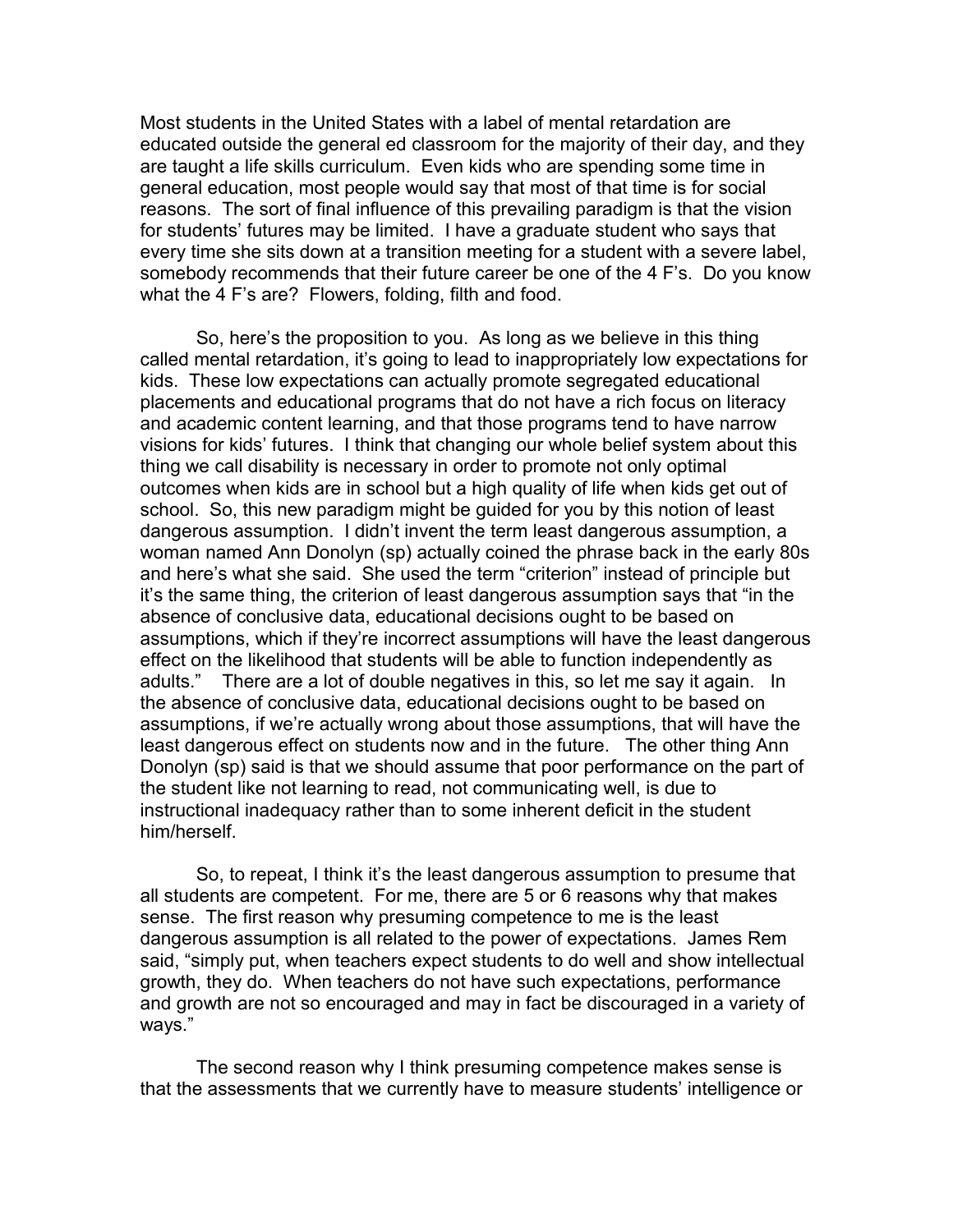their adaptive behavior skills, or you know, their future potential really tend to focus primarily on what kids can't do, what they have difficulty doing rather than giving us information on the supports that they need in order to do well and to learn well. I think there's so much inherent invalidity and unreliability in some of those assessments that to use them to make decisions about a kid's education and future is spurious at best and harmful at worst.

The third reason I think presuming competence makes sense is because competence is such a complex phenomenon. I mean, I say presume everyone's competent and I think that's the least dangerous assumption, but I know so many people with labels of autism or intellectual disability who are really brilliant in some areas and need tons of support to get through their day in other situations. A couple of years ago, Roz Blackburn, she's a British woman, came to UNH and presented at our summer autism conference. She is witty, articulate, compelling, entertaining, and she said even though I am all these things and I am a really talented public speaker and you pay me good money to do this, I literally cannot make myself a sandwich. I can't draw my own bath. I can't cross the street by myself. So, I don't want you to judge my competence as a person by the fact that I cannot do some of these self-help skills. Thirty years of research, thirty-five years of research in our field has shown that a significant percentage of people with the label of mental retardation are really more competent then we ever thought they were once they have a means to communicate. Duh. You know, during her whole life, Helen Keller was challenged by her critics. There were people who never believed that Helen Keller was the one doing the communicating. It's only when she had a means to communicate that she could convince anybody that she was smart. I think to presume incompetence could result in harm to our students if we're wrong about them being incompetent. Kind of at the end of the day, even if someone with a crystal ball or some magic new brain scan were to be able to prove how intelligent somebody is, I think that being wrong about presuming someone's competence is less dangerous than being wrong about the other assumption.

Can I have a time check please. It is just about time.

Reactions? Questions?

AUDIENCE MEMBER: Going back to the beginning with Jack and for students that would be looking to gain access to their general education curriculum and their general education peers because fundamentally, that may not be what's going on in their locale at the time. As part of Jack's whole program and being a community member in his learning community inside and out, but predominantly in his classroom, did you do training with his fellow peers so that the kids know? If so, how did you do that?

CHERYL JORGENSEN: So the kids know what?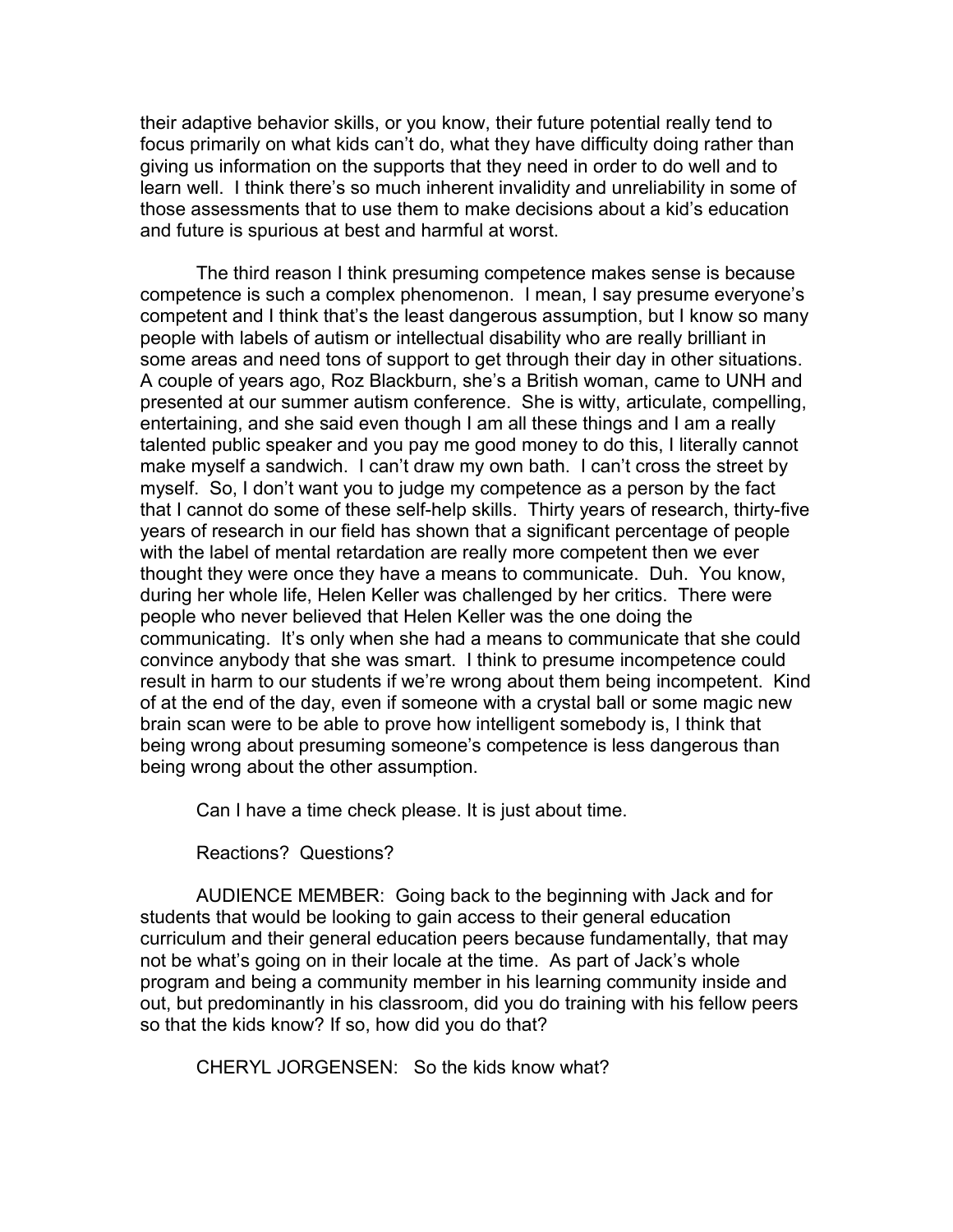AUDIENCE MEMBER: Well, here's one of my own experiences, which I loved. My son actually had access through a lot of pressing, he gained access to at least one of his content areas, which was reading. One of the things coming out of him that I pretty much was like, oh I wish I had done this earlier, was the end of the year picnic. One young girl came up to me and said, "are you Jonah's mom?" and I said, "yes I am." She goes, "can I ask you some questions?" In a matter of 15 minutes, I had the entire class around me asking questions. I thought, I wish I had thought of that as he went into the classroom. So, I was wondering if that was part of what you experienced with kids as well.

CHERYL JORGENSEN: You know, I'm glad that you answered their questions. I'm sure they were just a rapt audience; big wide eyes, right? Yeah. They felt like they were finally able to say some things that maybe they didn't feel that they could say. I tend not to be a fan of lets talk to all the kids about Joe or Jack. I am more comfortable with a teacher creating permission, comfort and opportunity to talk about everybody's differences in a more natural way so that at the beginning of the year, you know, when the teacher is doing the "let's all get to know each other and let's talk about our classroom rules" and so on. We would naturally talk about differences in our families, differences in our eye color, differences in the way we get around. Cheryl gets around by walking. Jocelyn gets around by using her wheelchair; she's not bound in her wheelchair, she's not stuck in her wheelchair, her wheelchair is her freedom. I communicate using my voice, Jack communicates using his device. So, I am kind of more of a fan of doing that. I think, in my mind, when disability, this thing we call disability is perceived as a special kind of difference that's different from all other kinds of differences. There's a bit of a risk that that is just going to keep people more marginalized. I would rather fold disability into this notion of diversity. That does not mean at all that we pretend that people don't have differences. You could see that during a couple of the clips, the teacher is actually making a lesson out of taking Jack's communication board and having the kids add vocabulary to it. What a greater demonstration of "Jack is part of our class. Everybody in our class needs a way to communicate. Sometimes we're going to do things that help Jack, maybe next week we're going to do some things that help Samantha. Everybody is needing help at some times and everybody can be a helper." A number of years ago I did work with a lot of parents who actually made up a little book about their kid and came in and talked to the class about their kid, and I think I moved a bit away from that.

Presuming competence is to me…I don't know what the visual is that would make sense to me, but I sort of wrap it around everything. Presuming competence just in everyday language means I can communicate, I can learn. Once we presume students competence, then our task is truly making those students valued and welcomed members of a general ed classroom. Part of membership in a general ed classroom is reciprocal social relationships between all kids, between kids with and without disabilities. Again, in plain, everyday language from the perspective of the kid it's like, I count. Hello. I'm here, call my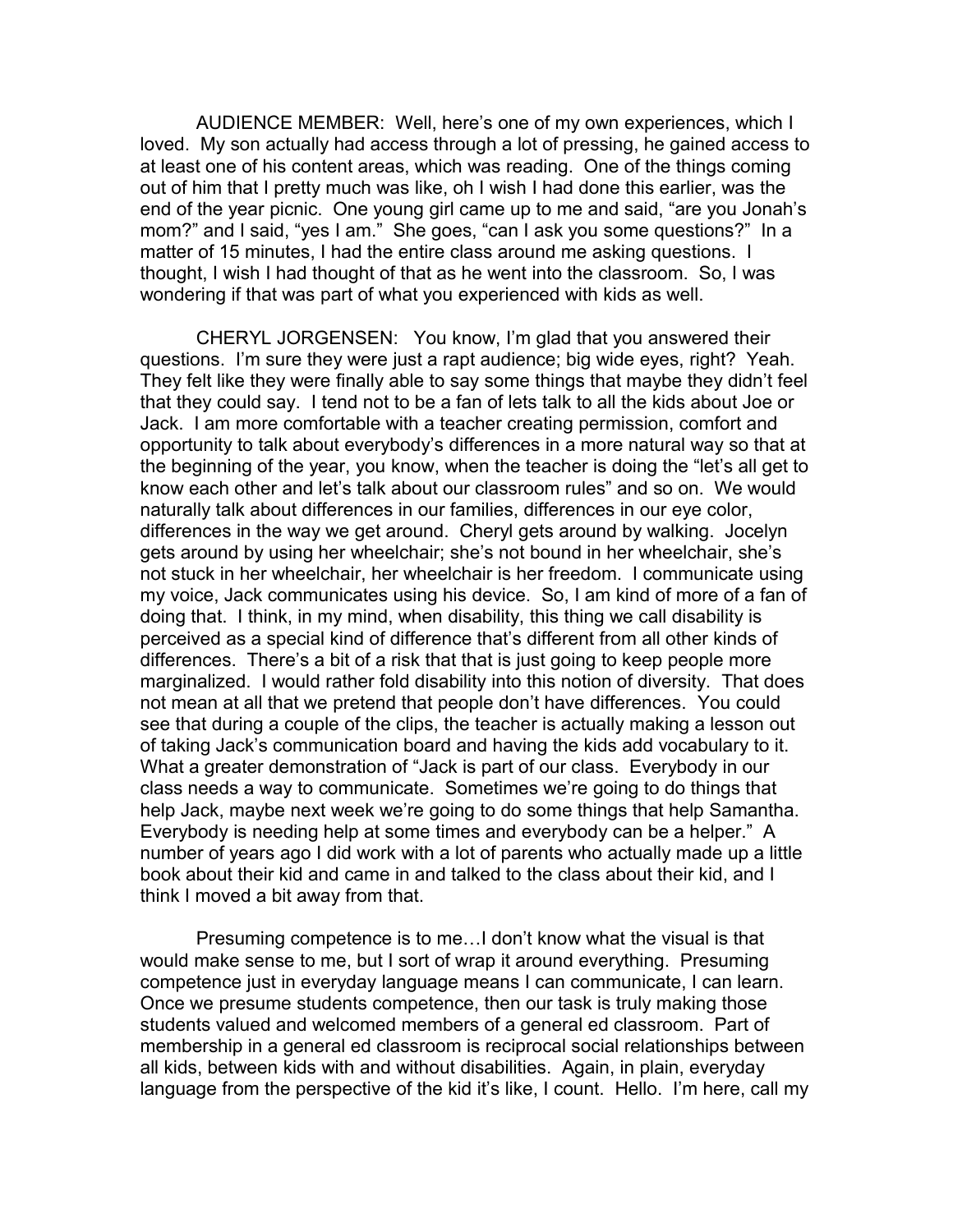name. I belong and I have friends. I belong means if our class is going to go on the traditional apple picking fieldtrip, well, my wheelchair better be able to get out to the apple trees. So, belonging is not only sort of an amorphous sense that kids have, but you can see the kids who belong and the kids who don't belong by what's going on in the classroom. With that strong foundation or those prerequisites if you want to think that way of presuming competence of membership and belonging, then our next job is focusing on participation in general ed instruction and participation in sort of social everything else. And then and only then can we hope that kids will learn academics and everything else there is to learn. Everything else, some people refer to as the hidden curriculum. That's the "how do I be a regular kid in a regular classroom in a regular school if I want to go on to be a regular person in a regular community and have a regular life?"

Membership is defined in some pretty specific ways. I'm not going to read all of these by any means, but some of the prime indicators of membership are that students attend the school they would attend if they didn't have a disability. That students' names are on all the same lists as other kids' names. In the past, I've gone to situations where the kids with disabilities are on the substantially separate class lists but they're not on the third grade class list because they are in third class part of the time, so their name doesn't get called and they don't have a classroom job, and so on. Students receive the same instructional materials as students without disabilities with the important caveat that if they need some of those materials to be adapted for their sensory needs, for their learning style, for their reading level, of course those adaptations are provided. If the class is studying Romeo and Juliet, that kid needs access to materials about Romeo and Juliet. If the class is studying metamorphic rock, the kid with the disability needs access to materials about metamorphic rock.

The last one is an important one. Students ride the same school bus as their peers without disabilities. There are a number of districts in the state of New Hampshire that started inclusion 20 years ago and 1 by 1 by 1 they began replacing their old, worn out busses with busses that were accessible to all kids.

Relationships. Do you believe that all students can have real friends? That they can have friendships based on common interest? Based on that reciprocity of I'm giving you something in the friendship and you're giving me something in the friendship? If you do, then you know that the challenge around friendships for students with disabilities is not the kid's disability. It's mostly peoples' attitudes and some of the barriers that I think we've unintentionally set up to the formation of those relationships. I think one of the biggest barriers to students having authentic relationships is this and this goes back to the reverse mainstream, is this partial inclusion. Dear Lord, save me from partial inclusion. I truly do understand that most of you who are working towards all kids being fulltime members of general ed classrooms can't do it in one day. You can't go from kids being separate one day to kids being full-time members of general ed the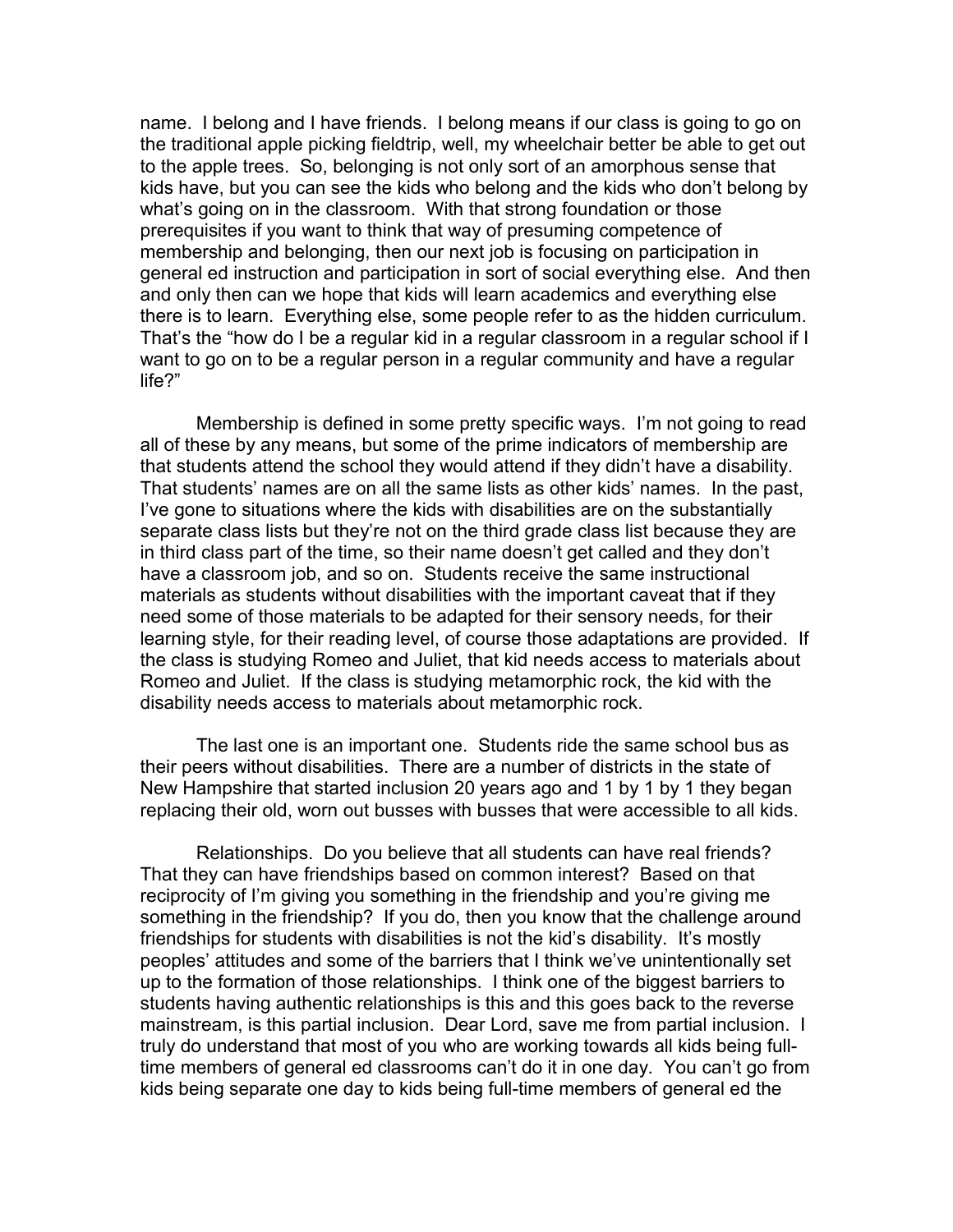next day. So, I understand that process can take time, but I think it would be incumbent upon us maybe not to use the terms "partially included or part-time inclusion" because then I think that means that people don't really understand what we mean by inclusion. If you're a member of the classroom and the school, there are no separate places in that school that are just for kids with disabilities. All places in that school are accessible to all kids, regardless of if you have a disability or not. If some kids in your school need some direct instruction in reading for part of the day, then absolutely find a place where any kid can come and get that kind of direct instruction, homework, enrichment or whatever you want to call it, but don't label it as a special ed place. Overreliance on one-onone paraprofessionals can be both a physical barrier between students with physical disabilities and their classmates, and also kind of an invisible barrier, but a really solid one nevertheless.

Seeing disability as a deficiency. If we continue to look upon kids with disabilities as being broken, as somehow not being whole, and as needing to become un-disabled before they can belong or before they can have friends, that is setting up a barrier. That is telling those kids and their peers that there's something not quite right about this kid, and typical kids get it. They understand these subtle messages that we unintentionally give to kids. I know that's not what we intend to do. In preparation for this workshop, I was kind of poking around on the internet seeing what would happen if I Googled friendship and students with disabilities. There were various names for them, but what I found was the basic theme was "best buddy programs". I want to share with you what I read on this website that really caused me to ask some pretty hard questions. I looked back in the archives and there was the November Buddy Pair of the month. It was Christine and Leslie. Leslie is a student with a disability and Christine is the student who volunteered for the Best Buddy program, and she doesn't have a disability. I copied the text.

Christine and Leslie have been friends for 3 years. They share a beautiful relationship that truly illustrates the true meaning of friendship and serves as an example to all of us about the power of the Best Buddies program. When we (meaning like the adult organizers), when we saw the two of them at this years meet and greet. Well, when my kids were in high school they didn't go to meet and greets to get friends, did your kids? No. When we saw Christine and Leslie at the meet and greet, it brought tears to our eyes. You have to be careful when you cry. If you find yourself crying when a student with a disability has like something that kids without disabilities just naturally have, ask yourself where those tears come from. These kids gave themselves a real hug and asked how each other was after a summer apart. Every time I, the program director saw Leslie in the summer all she could talk about was her best buddy and how excited she was to see her in the fall. It's time like this that we are able to realize the importance of true friendship and the impact it has on both the student buddy and the buddy.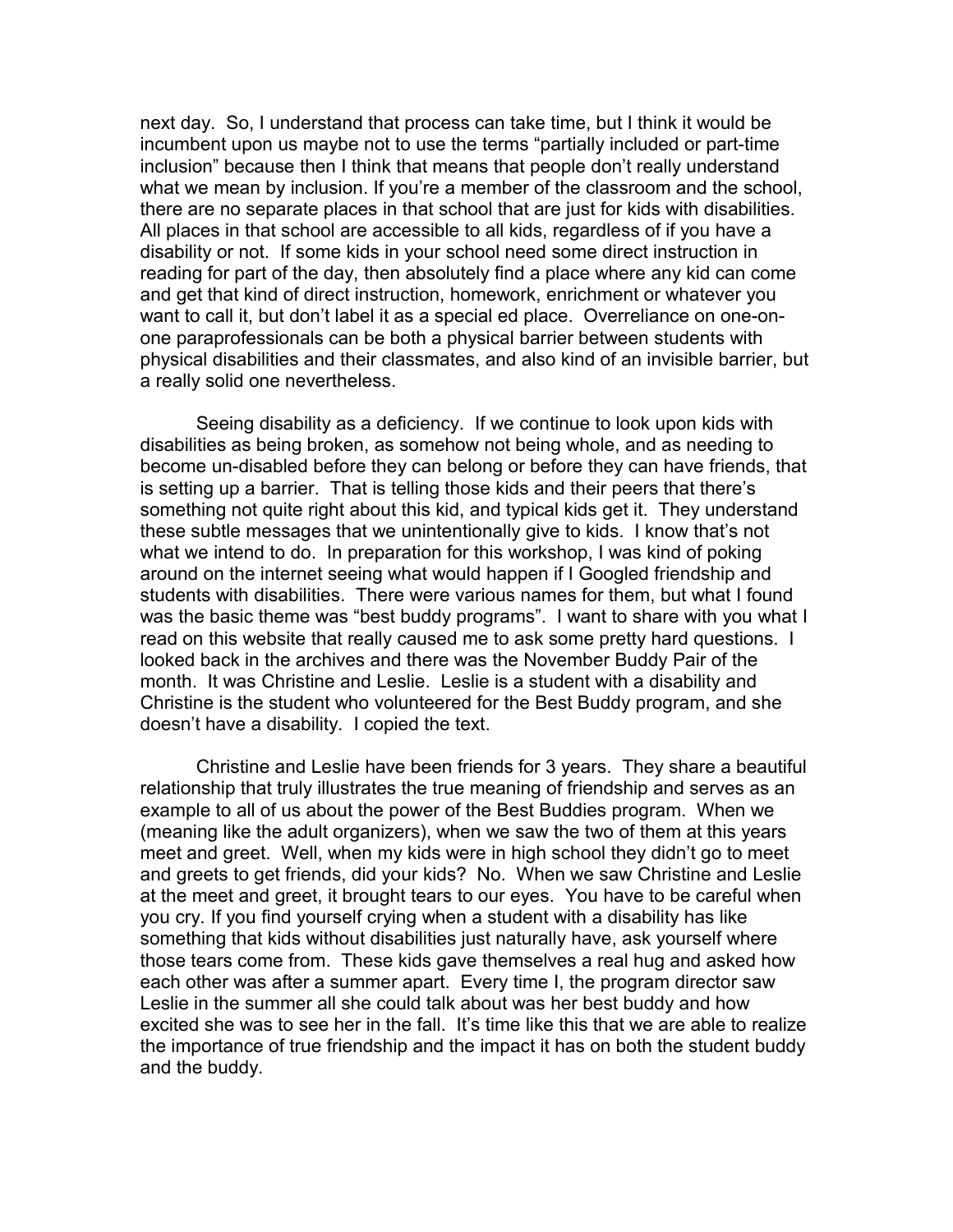So, here's the question we should ask about this. Do typical kids get like awards and our praise and our recognition for being one another's' friends? Do 17-year-olds call each other best buddies and go to meet and greets? Is that the only time best buddies see each other? It's like if you're somebody's friend and school is out in the summer, don't you call them up and meet them at the mall? Should we feel good when students with disabilities get real hugs? So, some food for thought.

Here are some indicators of participation. Students participate in classroom and school routines in sort of the typical locations as kids without disabilities. They go on field trips. They do community service activities. They participate in classroom instruction in the same way that kids without disabilities do. So, if there's a whole class discussion, a kid with a disability has a way to enter into that. If each kid has to come up and do a math problem at the board, then we figure out a way for the student with a disability to do that as well. Small groups – facilitate a way for the student to participate in small groups and when called on by the teacher. Obviously, the students having a means of communication is one of the keys to the ability to participate. So, not only does a student need physical access and an invitation to participate in all those kinds of instructional situations, he/she needs a way to communicate in those situations. So, whole-class discussion is what? Brainstorming. Calling out answers. Taking notes. Social side talk. Teams need to think about how typical kids are showing their participation and then figure out the supports that the student with disabilities needs to participate in the same way. Students complete assignments like other kids.

Let me now sort of shift from some broad indicators of participation to sharing a planning process that promotes full participation. This planning process has a number of features to it that are different from some other planning processes that you may have seen before. First thing is, it focuses and begins with this notion of, "what is the typical instructional routine? What's going on in the general ed classroom?" That's the starting point. The starting point is not what's on the kid's IEP. You get to that, but the starting point for supporting participation is what's going on in general ed? This process really maximizes the power of peer models, emphasizes that there are lots of different forms of participation and demonstration of learning, and this planning process does not neglect, in fact, it says that part of the planning process of supports is that the adults need to know what they have to do in order to prepare supports so the student has them when they're needed.

Here are the 5 steps in the process. I am going to show this to you in a couple of different formats for you visual learners and more of your sort of textbased learners.

First question, All students are what?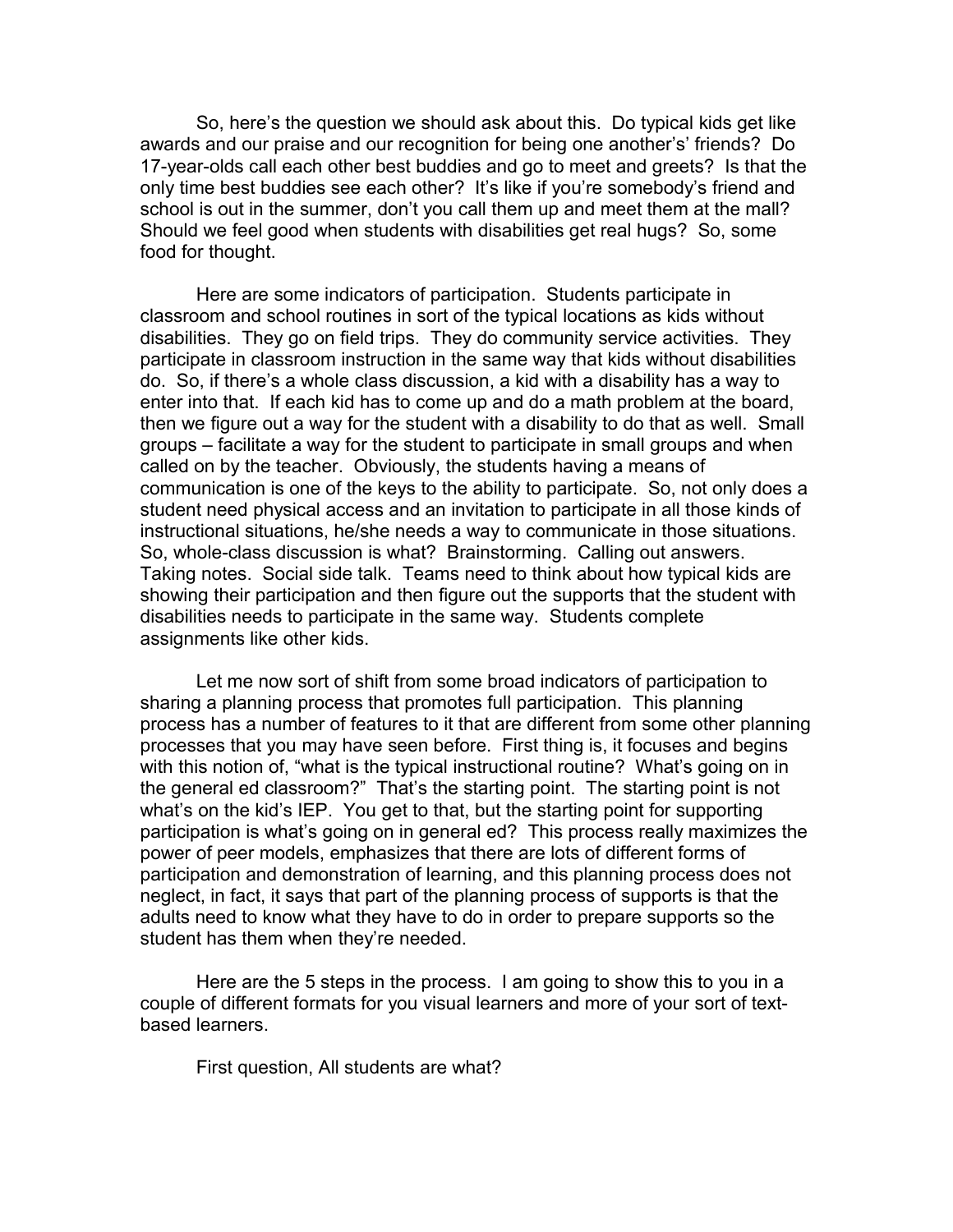So, for example, reading books.

Second question, Typical students do what?

Third question, Does the student with a disability need an alternate form in order to do the same thing?

What supports does the student with a disability need in order to do that same thing?

Last question, What needs to be prepared and who will do it? Meaning, the adults.

Here's how this planning process played out for Jack. This is fifth grade. This doesn't show Jack yet, on purpose. So, what are all these students doing?

### AUDIENCE MEMBER: Inaudible

CHERYL JORGENSEN: Um, no. What do you see them doing? Looking at books. If this were a video and not a still shot, what else would you see them doing besides looking at books? They would probably be sneaking in some talking, absolutely, even though it's sustained silent reading. What else are they doing?

AUDIENCE MEMBER: Sitting with a group.

CHERYL JORGENSEN: Yep, sitting with a group. Turning pages. Scanning. That's right. Top to bottom and left to right. Occasionally, a student may have to raise her hand and say, "I need to go to the little girl's room". Okay. So, what the students are doing provides the information we need to figure out how can Jack participate. So, just like you said, here's what the students are doing. They're looking at books, they are orienting the book correctly, tracking left to right and top to bottom, turning pages, and perhaps making comments if that's part of this routine. So, the third step in the process is, Does Jack need an alternate form of participation? We go right down the same list. So, for this particular in-structure routine, when we were first planning it we knew that we wanted to give him the same book that he could have by his side because it had all the cool pictures in it, and he needs an adapted book at his reading level. Sustained silent reading is not reading instruction, it's reading for reading sake. We pretty much think he can orient the book like other kids, but we are going to observe him in this situation just to make sure. We are going to observe to see if he can track without any additional support. He can in fact turn pages, he doesn't need some kind of an adaptation to do that. In terms of providing him with the means to comment or ask questions, he'll need to have that augmentative communication device programmed with the same kinds of things that come out of other kids' mouths. How do we know what comes out of other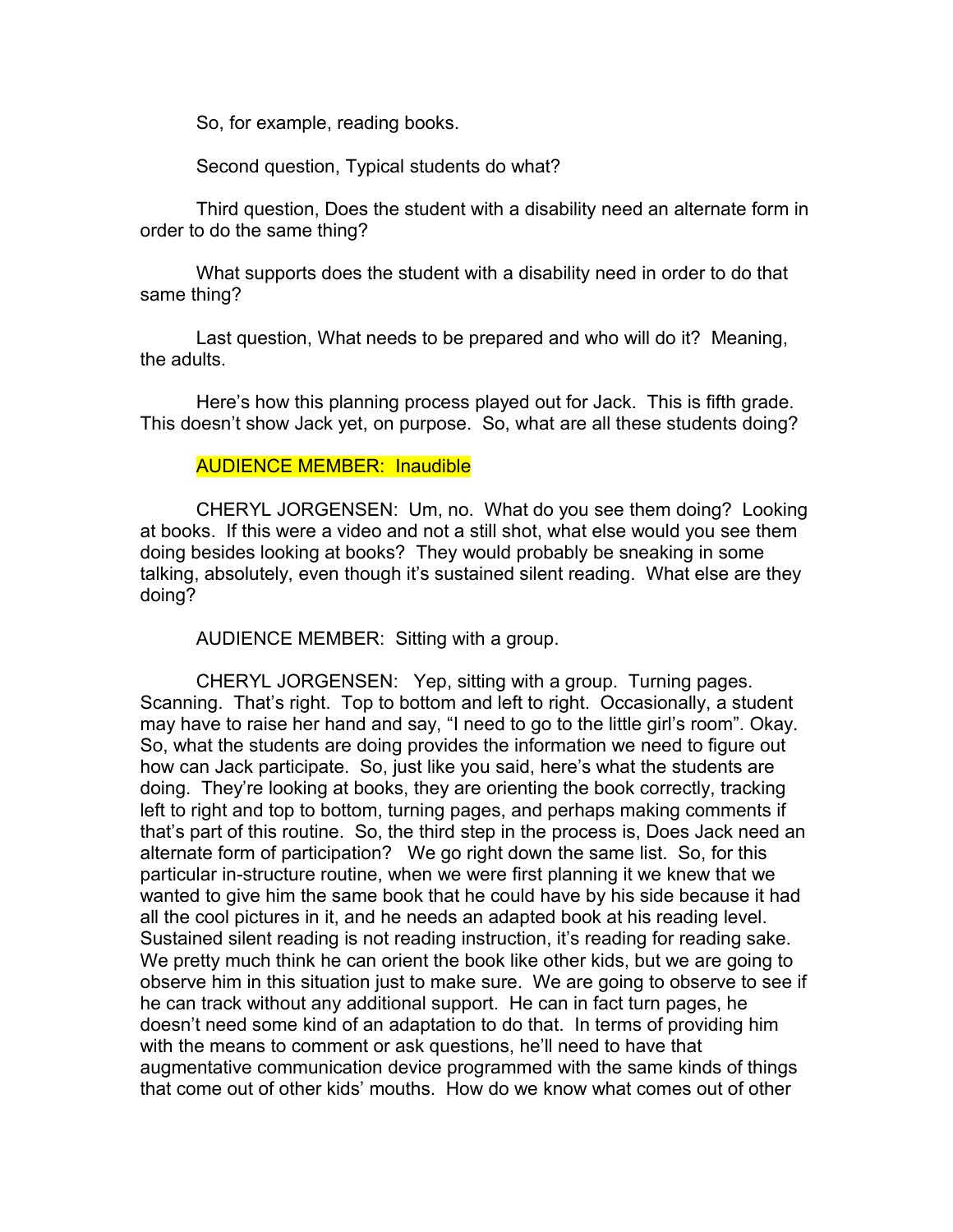kids' mouths to put on his device? We listen to typical kids. Okay? Many of the things that typical kids say are really generic types of messages, like 'cut it out', 'I'm done', 'I like that part', 'I can't read this word, I need help'. So, Jack needed an adapted grade level novel. It was rewritten by the team to late first, early second grade. They kind of took a guess at first because they didn't have really definitive assessment information about his reading ability because he didn't have a way to communicate so they couldn't assess him affectively. But, they had to start somewhere, right? They made sure that the adapted version maintained the essential content and that was so that he could participate in discussions with the other kids and so that when it came time for the assessment, he would still have the main points that the teacher was going to be testing on.

So, there he is. He is sitting like other kids. He is holding the book upright. He began to show more emergent literacy skills then we thought he had and he actually began to vocalize syllables. So, if this is what he was reading, he would go hmm, hmmm, hmm, hmm, hmm, hmm. We found that very interesting. He wasn't talking with words, but he was showing some things we didn't know he had. The second and third steps are making sure that you are matching in the third step the student with disabilities participation to what all the kids are doing that you've listed in the second step. Describe what other students are doing. Identify ways the typical students are showing their participation and then identify alternate forms if necessary.

So, the instructional routines, you know what they are. They really repeat themselves over and over again in a general ed classroom. One reason that I think this planning for instructional routines makes sense is that if a team thinks, oh my gosh, we have to go through this whole support planning process for every single lesson in every subject area every week? They won't even come to the table, they'll be so overwhelmed. But what you'll find if you do this planning by routines is that the supports that a particular student needs in a whole-class discussion routine are the same whether it's whole-class discussion about a book, whole-class discussion about science, whole-class discussion about having just come back from a field trip. So, the content changes and the vocabulary on the student's communication device needs to be content-specific, but the supports in terms of seating support, visual support, sensory support, communication support, those will be the same in all whole-class discussions. So, most classrooms don't have more than about 8 instructional routines. At the beginning of a year, the team can kind of pick away at their weekly common planning time. How many of you come from schools that have a weekly common planning time? Raise your hands real high. It's such an important infrastructure support for the adults when you're talking about kids with intensive support needs. Sort of pick away over the first couple of months at school at planning the supports for instructional routines.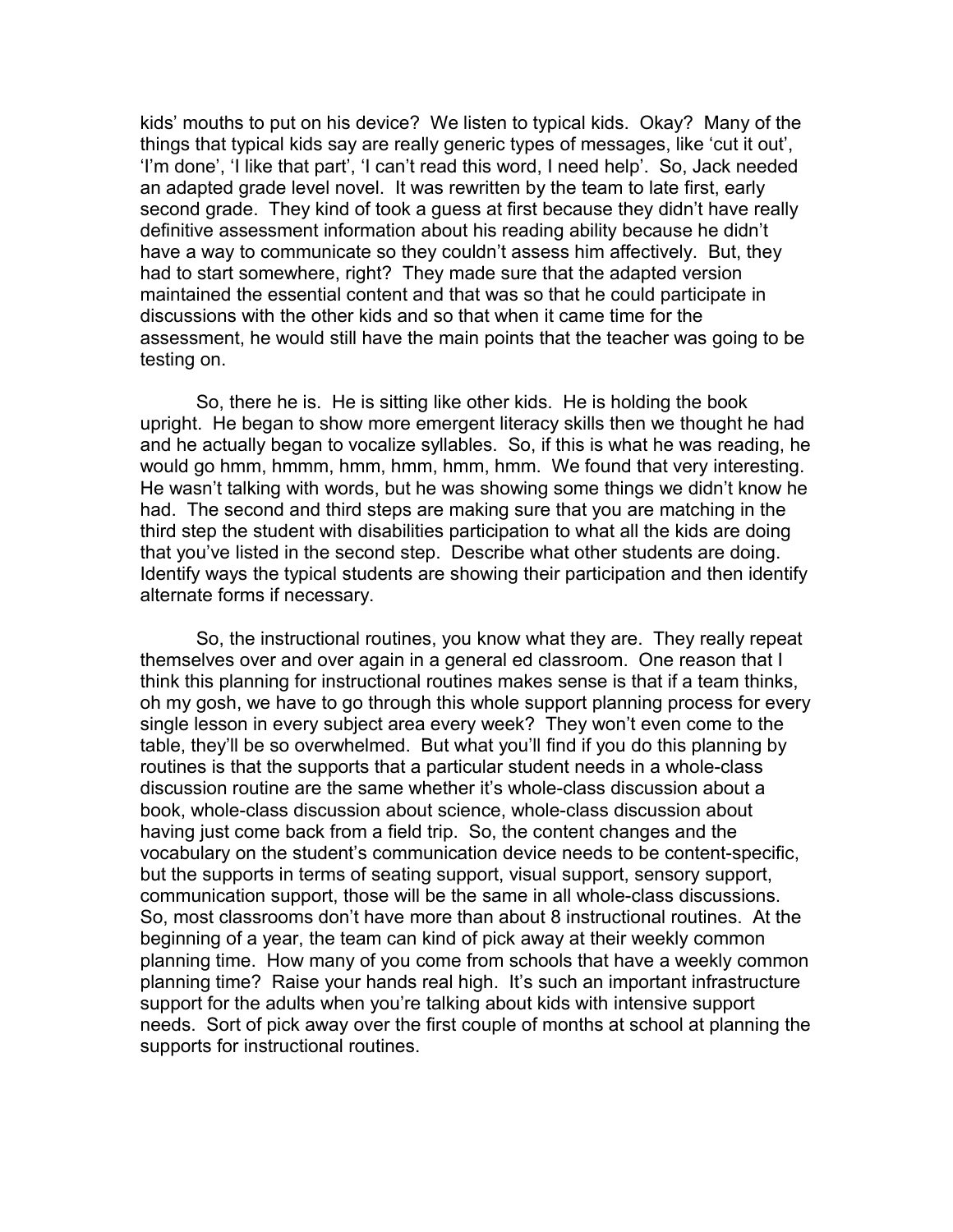In your handout, you'll find that we've already talked with teachers and observed in many of these instructional routines. We've already put together the information for you in column 2, which is "what does participation look like in a whole variety of instructional routines?" We've also, for many of those instructional routines, thought about kind of a menu of supports. These are not specific to one student, but they're kind of a menu from which a team could pick or that could get them started brainstorming.

Could I have a time check please? Awesome! So, what I would like you to do is a little practice activity. And you can do this at your tables. So, would you think about Jack, please, and I know you don't know much about him but you know that he doesn't use natural speech to communicate, he uses an augmentative communication device, he does not use a pencil to write, and what I would like you to do is think about column three and column four for Jack for the routine of note taking, okay, note taking when the teacher is lecturing or giving information.

So somebody in your group can just flip over one of your hands out, make two columns, left hand column is "Do you think Jack needs an alternative form," just brainstorm a whole bunch of possible alternate forms and don't look at the next slide in your printed power point because it has a lot of the answers and then once you have kind of brainstormed some of those alternative forms, expand on them and think about the supports that would be necessary in order for him to use those alternate forms to participate in this lesson. I'm just going to give you about 10 minutes to brainstorm, okay. Go.

Form of participation?

You guys are a shy group.

Alternate form of participation. He can't use a writing implement and he has to take notes. Yes.

AUDIENCE MEMBER: We have peer partner shared note taking.

CHERYL JORGENSEN: Oh, shared note taking. How would that work? Because sometimes the devil is in the details.

AUDIENCE MEMBER: Well we, we started out, that was like midway down our progression. So, we were talking about skeleton notes, that the teacher could provide skeleton notes and if you were doing that with the entire class or differentiating maybe a section of the class, where that blank space would be, maybe there's a series of pictures that would be available for Jack to select from to fill with a picture instead of a word.

CHERYL JORGENSEN: And how would he do the filling in?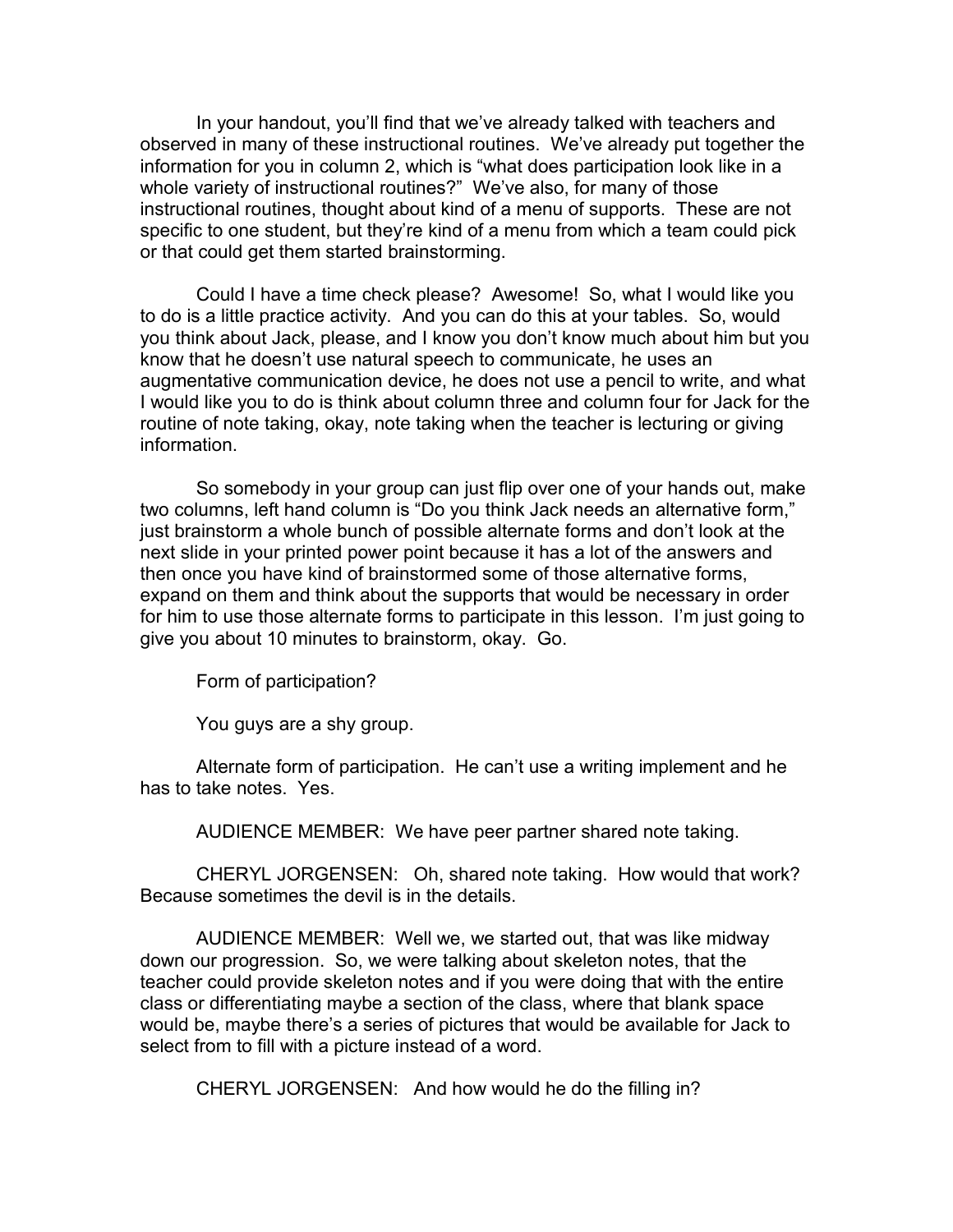AUDIENCE MEMBER: How would he do it on the notes?

CHERYL JORGENSEN: Yes.

AUDIENCE MEMBER: How would attach, like attach it?

CHERYL JORGENSEN: Yes. So you're thinking like cut out pictures.

AUDIENCE MEMBER: Sure, like smaller ones that maybe if you would, I don't know if you would Velcro or you have a glue stick there, or whatever.

CHERYL JORGENSEN: Great. And I suppose a lot of you thought of a similar situation like that. Some kind of skeleton note taking form whether it is in sentences or a graphic organizer and then there's a picture always with a word on it, even if you don't know if kids can read; picture and word, picture and word. And it could be a physical placement; low tech, easy to create one time, but really laborious to create 100 times for 100 different note taking forms. So, did anybody think of a higher tech way of Jack taking notes that might then save you some work the next time and the next time and the next time you have to create a note taking form?

Do you know the software worksheet magic? Okay, Google worksheet magic. You can create on a computer a fill-in-the-blank type worksheets. You could take the teacher's, the regular worksheet, whether it had been done on a computer, in which case you can then just, you know, replace certain words with a fill-in-the-blank, you could have a page on the side or you could have two pages open; one is the work page the other is the page of pictures and words, the student can drag the picture and the word over into the blank. If a student doesn't need pictures it can be a word bank so there are higher tech ways you can scan, you know a piece of general-ed text and then play around with it by eliminating words, making it bigger, making it smaller, more white space.

So, the more that you can create materials in digital form, the more time you are going to save yourselves and the more bang you'll get for your buck or flowers with your one seed, rather than using, creating the paper version over and over and over again; but great idea. Any other idea that's slightly different from that in terms of, yes.

### AUDIENCE MEMBER: INAUDIBLE

CHERYL JORGENSEN: Great. Just because other kids have to kind of, you know, take their notes, some kids may not be able to distill from the lecture exactly what they're supposed to write. They may need a more limited number of choices. So I think your idea is if the lecture goes like this, and I'm going to totally make this up, pie is equal to A) 3.1416 blah, blah, blah, you know 5/9, 2/4,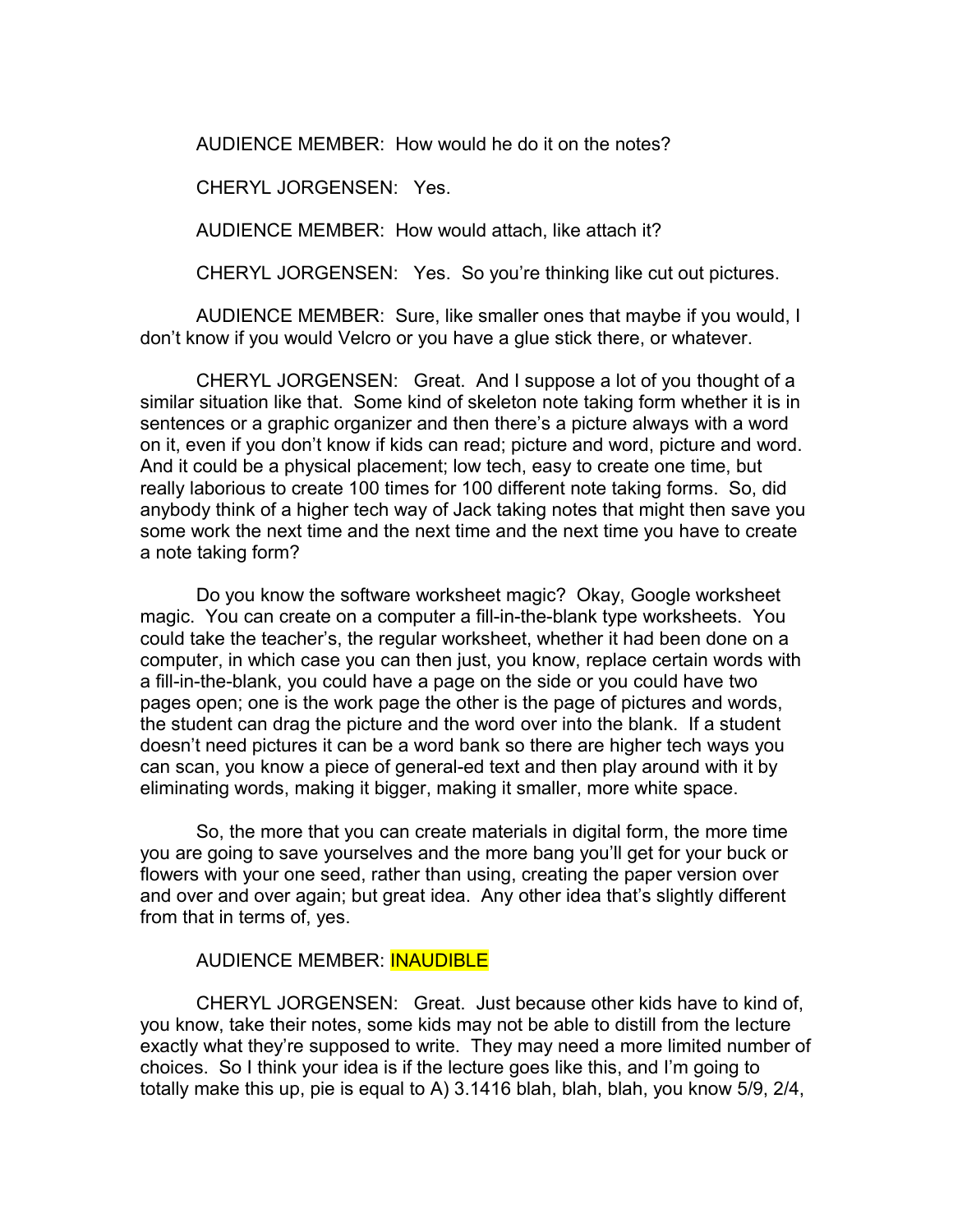and 0, then we've given a number of incorrect choices and one correct choice. So I understand that that is, that's probably a modification as opposed to an accommodation, but as long as it is not in a testing situation, you, I don't think you have to worry so much about it, okay. So limit the number of choices, make it multiple choice, and make the action that the student needs to take to do the task a simple, a simpler motor task than handwriting, or even than cutting out and gluing because, you know when many kids with disabilities, it's not that their thinking doesn't work or their hands don't work, or their eyes don't work at all, it's that they, some of those sensory systems are not working in a typical way so that if they have to think and see and write and move all at the same time, it's very taxing for them. So when you tell me that kids are "melting down" at 1:30 in the afternoon, I understand that. You know, they've really been having to pull everything together and that's tough all day. So the simpler that you can make the motor demand, so that the student's energies can stay in the thinking realm, the easier it is. So, now, so the examples of support would be an adapted worksheet, somebody has to scan that text and go through the process of creating the worksheet. The student may need some prompting in order to know what to do. What to do first, what to do second, and what to do third.

So I have asked the group over here, the three women, to ask me the question of the hour which is, "Who does the modification?" That's right. There is a who plans and a who does and probably a who implements. The who plans, to me, needs to be the core members of the instructional team so the general-ed teacher's got to be part of the planning because otherwise, how are we going to know what the general-ed lesson is? And then ideally it would be a special educator and four students who have significant communication disabilities, or significant movement and sensory disabilities you'd want to add the speech pathologist or the OT. If a paraprofessional is in the classroom providing aid and faith supports, I would want the paraprofessional around the table doing the planning as well. In terms of who sits at the computer and makes them, I can't give you an answer on that. I mean, I would like to say that as the general-ed teacher is making her quizzes and her worksheets and her instructional materials for all kids, that she is making the—all the materials for all the kids in the classroom.

I think probably the more realistic answer is that that doing the modifications or creating the modified materials is a responsibility that is past around by week-to-week through different, to different team members. That sometimes the general-ed teacher will say, you know what, we're reading Maniac McGee for the next two weeks, I volunteer to create the adapted book. The week after that when we're doing Where the Red Fern Grows, am I mixing up Wild Fern, Red Fern; the speech pathologist raises her hand. So, do all the team members need to quite facile with using the assistive technology? Yeah, there's nothing about being a general-ed teacher that means you cannot learn to use writing with symbols, it's really quite easy. Yep.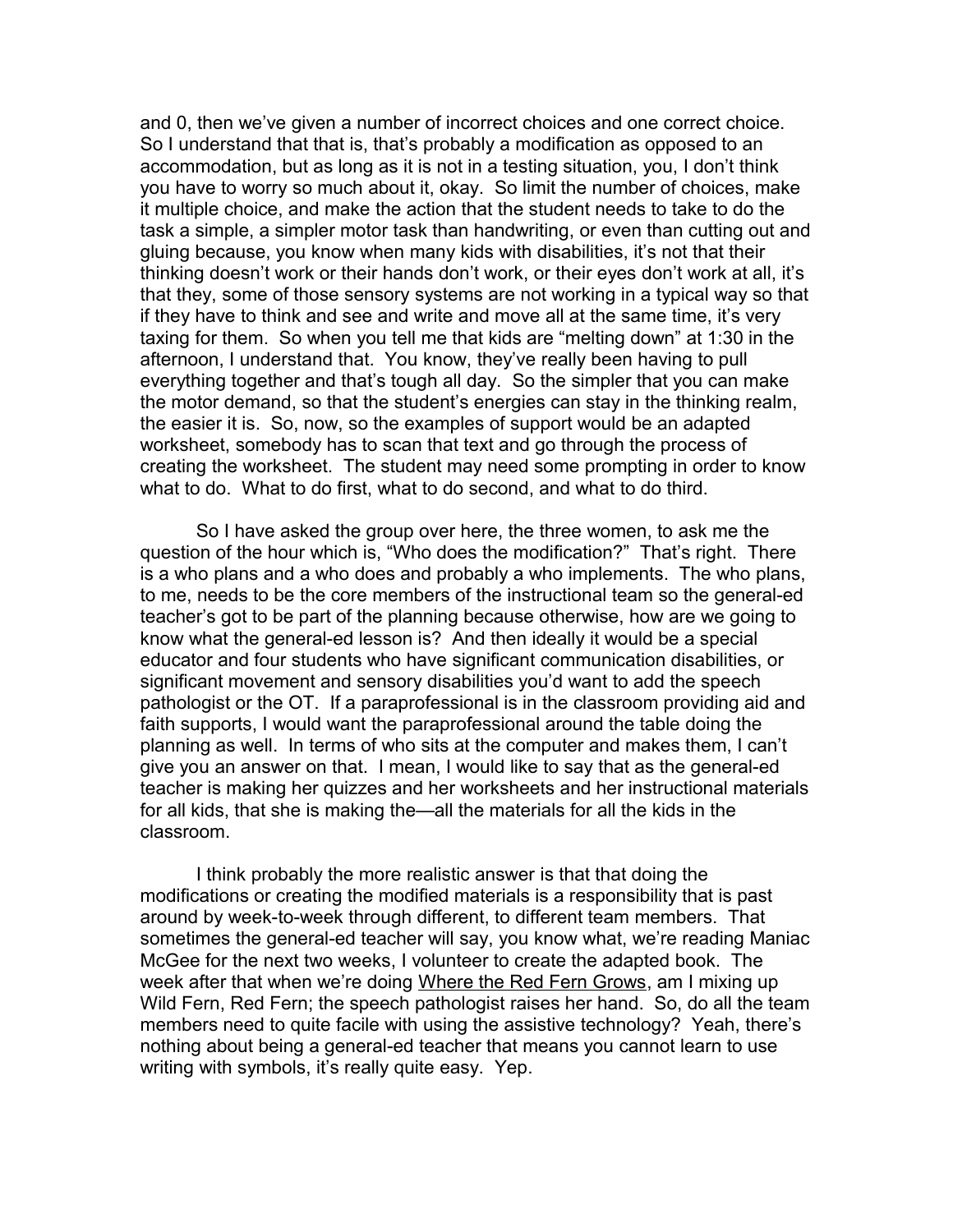And a couple of resources, web-based resources for adapting materials that you might want to know about. Do you know Tarheel Reader? North Carolina Tar T like Tom, A-R, heel, H-E-E-L, Tarheel, like the Tarheel state, Reader. Just Google it. There's like a thousand adapted books, Power Point books, Power Point things that have been created by the teachers using, you know, real grade-level instructional materials. Again, it might not be the exact thing you're looking for, but maybe somebody's already started something. Reading A to Z books, really helpful. Other resources for digital books that folks in Pennsylvania are using, can anybody suggest something. Yes.

#### AUDIENCE MEMBER: Inaudible

CHERYL JORGENSEN: Raz Kids, that's right, R-A-Z K-I-D-S. Great. And is there a Clearing House at the DOE for digital books for kids with print and other disabilities as part of your animus? Yeah, no, maybe.

AUDIENCE MEMBER: Maybe.

CHERYL JORGENSEN: Yes.

AUDIENCE MEMBER: Inaudible

CHERYL JORGENSEN: Nice. Great. Great. So, I-Touch Aps and he also uses, it's a Proloquo2? Okay, Proloquo2. If anybody wants to get more information about…it's an Ap for the I-Pod, right. Third or forth suggestion is E-Reader software Curs While software, could be very helpful.

So, here is the answers, here is some of the ideas that some other teams have come up with. Some students who are real strong auditory learners might be able to hear instructions rather than have the teacher, rather than have to read instructions. Writing using Rebus or some other symbol system. Excuse me. And I think all the ideas that are here on the list are ones that you guys came up with.

The final word I'm going to say about this instructional planning process is matching the students "assistive technology and augmentative communication to the do," to what it is we need students to actively do to show their participation. Our students need assess, they need receptive access to information. So they need perhaps assistive technology to help them read print, understand print, and they may also need assistive technology to write, or to move, to listen, and to speak. And this little grid might be a planning form that would be useful for your team to use when you're thinking about different instructional routines and the different communication functions. So, how is our student going to speak in large groups, small groups, that means teacher directed during seat work, during a project. How's the student going to write and so on, and so on.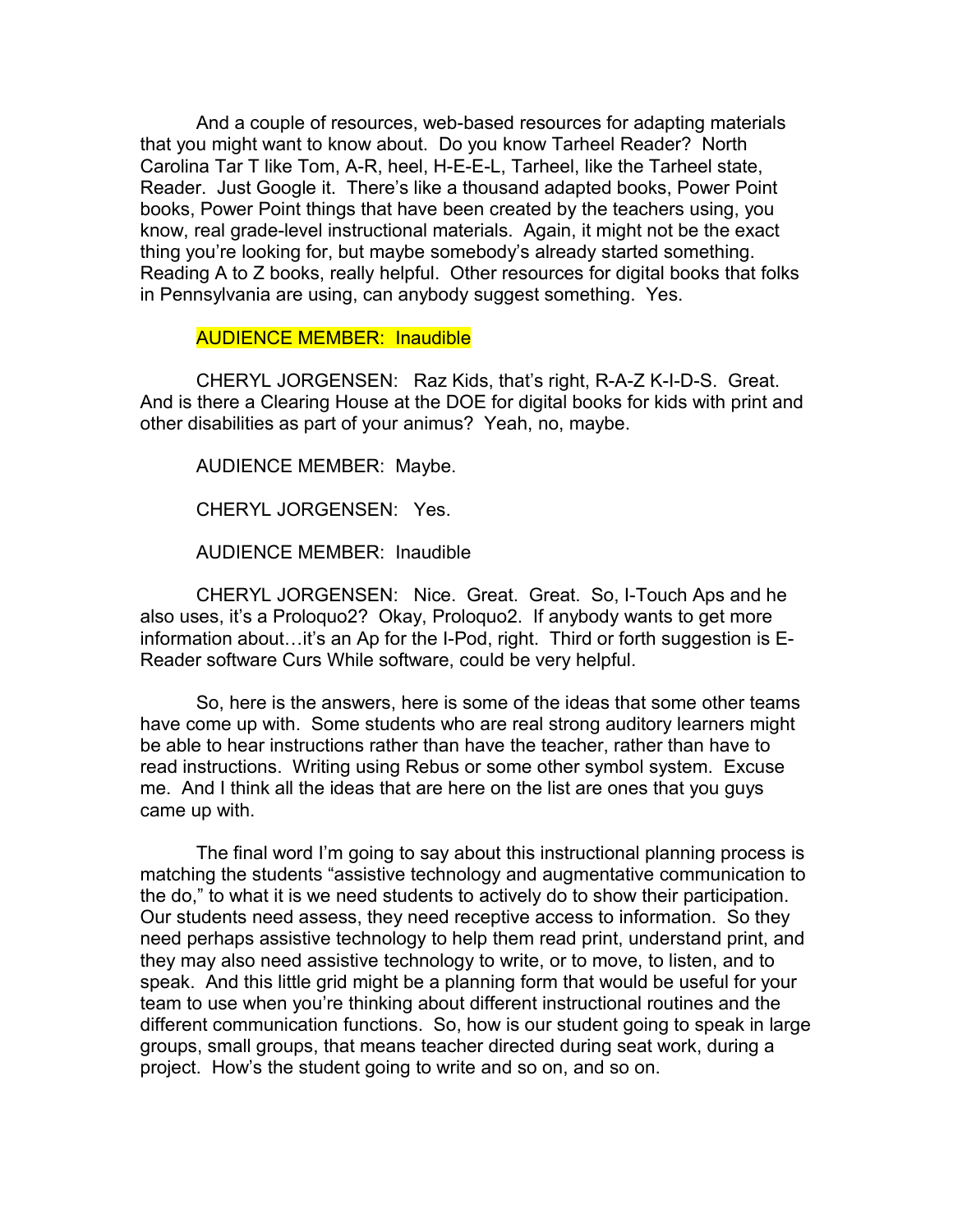So, if you can fill that in, then you know, you're, you know you have greater confidence that you're providing the student the supports that he or she needs. And so when the student then produces something, you have greater confidence that the student is actually performing to his or her potential. Because we can't, we can't go back to that nine message communication board that Jack had and conclude Jack can't read, Jack can't do math, Jack doesn't know science. Because we haven't given him away to communicate about those things, nor have we provided him with the supports that he would need in order to do it. So the other version of the support planning process is in a table like this. And this is what most people find helpful. And you can just recreate this on your laptop and create a, you know, a file, a library of support plans for different instructional routines.

So, when all is said and done, where do we, what is it we want? What are the outcomes, the desired outcomes for students when they're in general education? There's a desired outcome of membership and it can be measured by not only the percentage of the day that the student is in classroom, but some of those indicators of membership. Is the student's name on the list? Does the student have a job? Is the student participating in an extracurricular activity? Participation indicators is the student, what percentage of the day is the student not only present, but an active participant in content area instruction in the same instructional routines? In what percentage of those routines does the student have the way to communicate reading, writing, speaking, listening? And in terms of learning outcomes, does the student have the opportunity to demonstrate his or her learning by handing in the same or a similar number of assignments as other kids? And how close is the student's proficiency to those grade-level expectations.

So the indicators, these sort of broad indicators of membership, participation in learning are measures that you might actually keep track of a couple of three times over the course of a year to as, sort of an accountability within your team about how effective your supports are. Because we want to see changes from September to December to June to increase all three of those outcomes.

I don't, won't list them now, but I did want to give you some resources on what some of the research has shown in terms of the benefits of inclusive education for students with disabilities as well as the often-time neglected negative effects of keeping students separate. I feel like those of us who are working to include kids are constantly being asked to justify why kids should be included and what the benefits are to them. And yes, I think we, we can do that, but we also need to remind people that there are some less desirable outcomes when students with disabilities spend their day just with other students with disabilities. Poor quality instruction, there's been some interesting research that looks at, compares instruction in self-contained classrooms with instruction in the same content areas in general-ed classrooms. Poor quality IEPs, sort of, you know, taking matched kids; kid A. and similar kid B. And kid A. who is in general-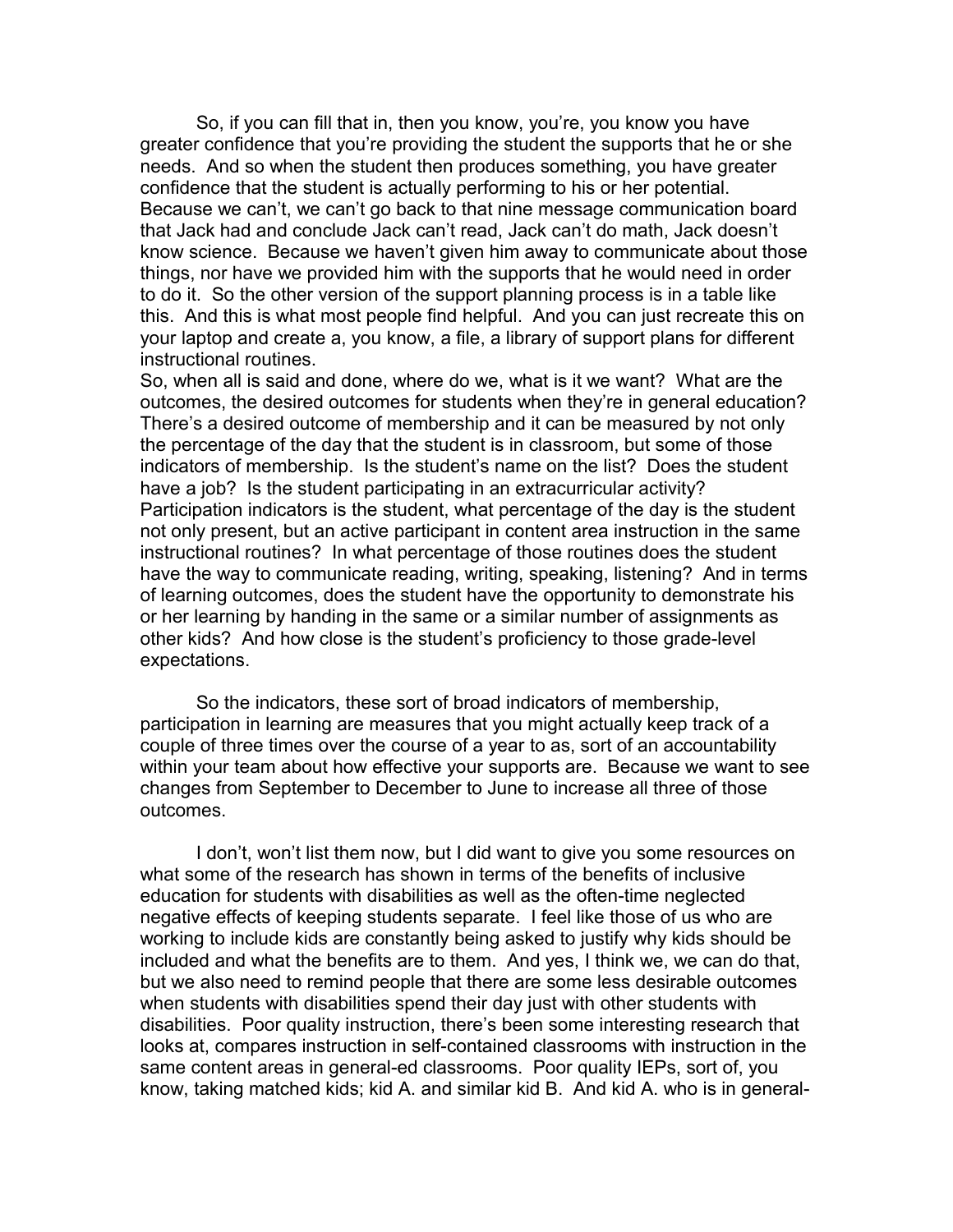ed tends to have higher quality IEPs. Measurable goals, higher standards, more functional communication, and other skills.

Obviously when kids are not in general education we worry about the lack of generalization of what they're learning in a separate environment to actually be able to perform those same skills in a more typical environment. Somebody once coined the phrase "There is no special-Ed McDonald's." You know you can set up a little pretend store in a self-contained classroom and the student can perform to criterion there and have absolutely no clue about how to shop in real stores. A variety of research citations for you, I haven't given you the whole journal listing, but if you go on Google Scholar, which one of the Google search choices, you could put in these names and dates and find probably a whole bunch of research papers. There are a couple of books I might recommend, if you're interested in reading more in depth and more examples about the instructional planning process that I described to you today. And the book, our book just came out earlier this year, it's called The Beyond Access Model, because we want kids to go beyond access to actually learning in the general-ed classroom. And it's available from Paul Brooks. And then a really great book, edited by Pat Mirenda specifically about kids with autism and augmentative communication with lots of very practical examples focused on this notion of giving kids full participation supports.

So I'm interested in just a little bit of feedback from some of you who would be willing to share. Is there sort of one idea or one ah-ha that jumped out at you today? Yes, take the woman in the back and then the woman in the…

AUDIENCE MEMBER: This whole notion of least dangerous assumption, I mean, I've never heard that term before, it's new to me, I'm going to take it back with me and I appreciate you really giving us the opportunity to really reflect on that and think about that and share it with our colleagues. I think it's a fabulous notion that we need to continue to talk about.

CHERYL JORGENSEN: Thank you. And then the woman in front of her.

AUDIENCE MEMBER: I like the way to plan using, helping teachers look at what your regular-Ed students do and what Jack can do. So, that will be something I can take back and share with teachers right away in planning, thank you.

CHERYL JORGENSEN: Great. Anybody else? This was, okay, this woman in the back and then I'll run down...

AUDIENCE MEMBER: Cheryl, actually, I was just wondering, one of the things that I think we struggle with a little bit is we can figure this out for a student at a time, and I think you've really shown us, you know, today how you can figure this out for a Jack or, you know, one student at a time. But I think where, what I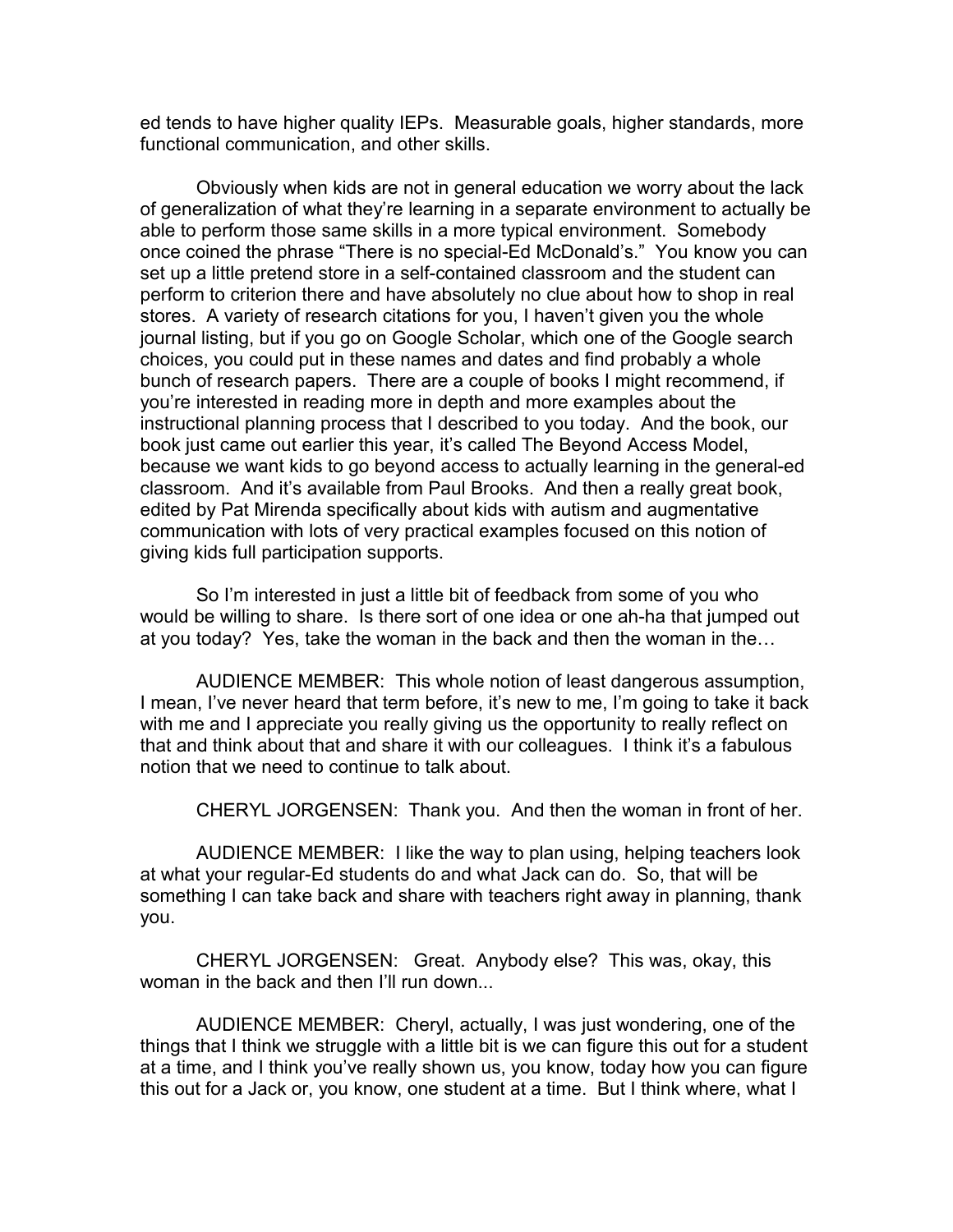struggle with and what we were struggling with here in Pennsylvania is the systems level stuff that has to change for, to make, to enable us to do this more than one kid at a time. You know, we have 500 school districts in this state and if you could share any, just any thoughts on what kinds of systems level changes have to happen at the same time, and I think some of it does have to happen a kid at a time, that would be great.

CHERYL JORGENSEN: Are you familiar with Dean Fixsen's work of the National Implementation Research Network?

AUDIENCE MEMBER: Yes.

CHERYL: Okay. I learn something new every day, but my latest new thing is that I can, I feel like I can go in a school and make a change for one kid for like one or two years, but I'm sorry to say that my track record is not real great on sustaining those changes and making them system wide. So my biggest ahha, and I should have a slide on it, is there's three concentric circles that you need to pay attention to when we're thinking about making a big change that we want to sustain over time. The first circle is consensus. There needs to be some critical mass of people, and I can't give you a magic number, some critical mass of people in a building, including the school principal, who agrees that you want to become an inclusive school.

And that before you start throwing kids into general-ed or even doing professional development, you need to spend some time in conversation, in, within a professional learning community kind of situation where everybody's reading about inclusive education, and sort of at the end of that long period of dialogue, everyone needs to step up to the plate and sort of render, "Am I in agreement with this or am I not." And we need to decide, is 80% of our teachers need to be full agreement that this is the way we're going. But that consensus building is such an important step. The second step before you begin planning for kids to be included is the issue of building the infrastructure supports that will, that are really for, mostly for the adults.

So a woman came up to me at the break and she was describing, you know, wanting to get this kid into inclusive first grade and I said, "So is there a plan for a weekly common planning time?" And she said "Not yet." And I said "Number one, number one, there needs to be really a lot of forethought about common planning time. Do people understand there roles? If we want a kid to be included and to not be flying in and out of the classroom six times during the day, then the speech path and the OT are going to need a lot of support to understand how their role is going to change. Does the paraprofessional understand her role? Is there enough assistive technology available not only for the student in terms of a way to communicate or a way to write without a pencil, but does, do the teachers have on their own computers, the software that they need to create adapted materials? Do you have access to digital books? And to